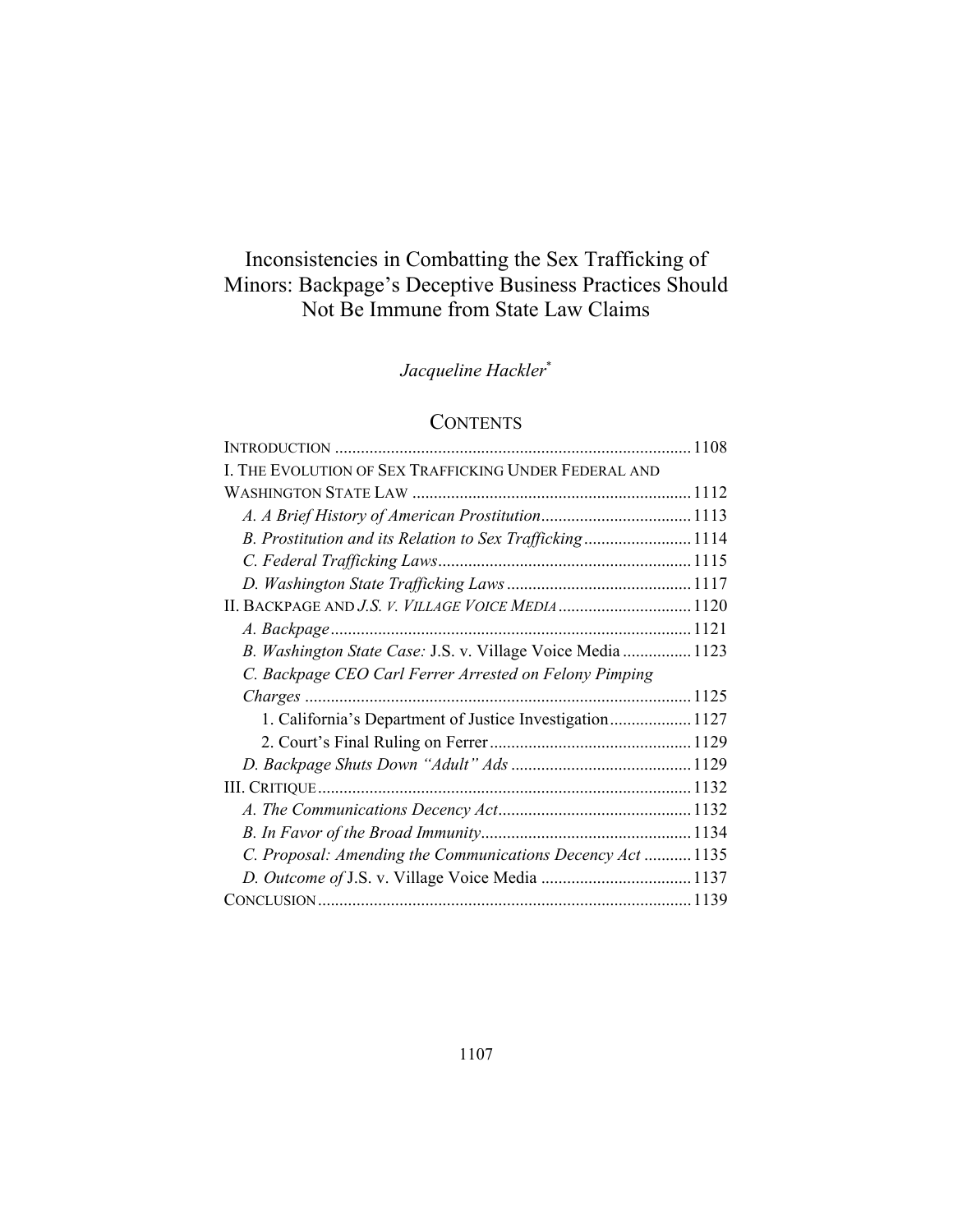#### **INTRODUCTION**

Human trafficking<sup>1</sup>—mainly for the purpose of forced labor and sex trafficking—is the world's fastest growing criminal industry.<sup>2</sup> Globally, there are more than twenty million victims of human trafficking each year.<sup>3</sup> Every thirty seconds, someone becomes a victim.<sup>4</sup> There are an estimated twenty-seven million people in bondage across the globe—men, women, and children are exploited for manual and sexual labor against their will.<sup>5</sup> The average age of a trafficking victim is twelve years old.<sup>6</sup> Sex trafficking's most devastating effects are on children, undermining their basic human needs; inflicting long-lasting physical and psychological trauma; and resulting in drug addiction, malnutrition, social ostracism, and sometimes death.<sup>7</sup> In the United States, child victims are often runaways and homeless youth.<sup>8</sup> Only 1%–2% of victims *are ever rescued*.<sup>9</sup>

Such victimization has flourished due to its profitability. Sex traffickers realized more profits in 2010 than the combined profits of Wal-Mart and Exxon Mobil, the top two Fortune 500 companies that year.10 In the U.S., sex traffickers have found a loophole in federal regulations that allows them to exploit minors more easily and without fear of retribution: the Internet.<sup>11</sup> Sex traffickers can post advertisements for

5*. Id.*

<sup>\*</sup> J.D. Candidate, Seattle University School of Law, 2017; B.A. in Political Science, Chapman University, 2012. Thank you Val Richey, Senior Deputy Prosecutor at King County Prosecuting Attorney's Office, for your insight on this pressing topic. I would also like to thank my family, especially my mother Yesenia, for your unconditional love and support—you are my inspiration. Finally, thank you Seattle University Law Review for your work on this piece.

 <sup>1.</sup> The term "human trafficking" is used to describe many forms of exploitation. *Human Trafficking Prosecution Unit*, U.S. DEP'T OF JUSTICE (Feb. 6, 2017), https://www.justice.gov/crt/humantrafficking-prosecution-unit-htpu [https://perma.cc/6X2X-CLU7] [hereinafter *Human Trafficking Prosecution Unit*]. Human trafficking crimes focus on the act of compelling or coercing a person's labor, services, or commercial sex acts. *Id.* When the term "sex trafficking" is used, it describes subtle or overt, physical or psychological, coercion to a victim into performing commercial sex acts. *Id.*

 <sup>2.</sup> A21, http://www.a21.org/index.php?site=true [https://perma.cc/P3QD-6CER].

<sup>3</sup>*.* President Barack Obama, Remarks by the President to the Clinton Global Initiative, (Sept. 25, 2012), https://www.whitehouse.gov/the-press-office/2012/09/25/remarks-president-clinton-globalinitiative [https://perma.cc/67BG-Y6AS] [hereinafter Remarks by the President].

<sup>4</sup>*. Human Trafficking*, A21, http://www.a21.org/content/human-trafficking/gl0ryw?permcode= gl0ryw&site=true [https://perma.cc/K8RP-UCNA].

<sup>6</sup>*. Id.*

 <sup>7.</sup> U.S. DEP'T OF STATE, TRAFFICKING IN PERSONS REPORT 7 (2015), http://www.state.gov/ documents/organization/245365.pdf [https://perma.cc/X872-PLAN] [hereinafter TRAFFICKING IN PERSONS REPORT].

<sup>8</sup>*. Sex Trafficking*, WASH. ST. OFF. ATT'Y GEN., http://www.atg.wa.gov/sex-trafficking [https://perma.cc/66NZ-5XDK] [hereinafter *Sex Trafficking*].

<sup>9</sup>*. Human Trafficking*, *supra* note 4.

 <sup>10.</sup> Ryan Dalton, Note, *Abolishing Child Sex Trafficking on the Internet: Imposing Criminal Culpability on Digital Facilitators*, 43 U. MEM. L. REV. 1097, 1102 (2013).

 <sup>11.</sup> The dark net, which is beyond the scope of this Note, has also become a major hub for illegal activity. The dark net is a network of encoded websites that is hidden from publicly available search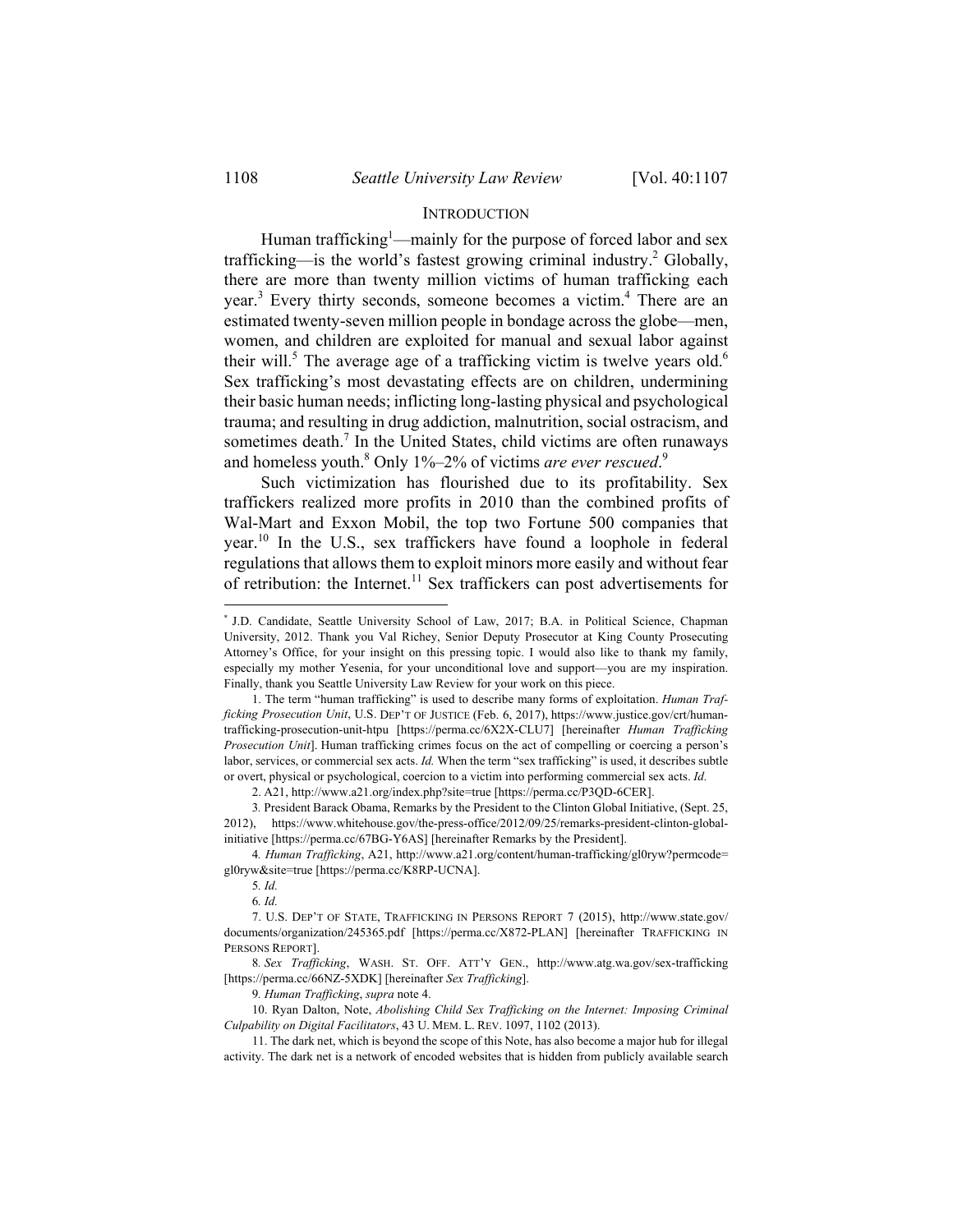prostitutes online on websites such as Backpage.com (Backpage), a free online advertising service, which is estimated to be the second-largest online classifieds service in the U.S.12 Until January 9, 2017, Backpage hosted ads for "escort services," arguably operating as a sort of "online brothel" and generating millions of dollars from the illegal sex trade.<sup>13</sup>

After Craigslist eliminated its "erotic services" category in 2008, Backpage saw a huge spike in traffic and ads; the ads that had been found on Craigslist were merely transferred to Backpage.14 Backpage capitalized on this increased traffic by raising fees and expanding its operations by creating sites in hundreds of cities throughout the world.<sup>15</sup>

In 2013, the California Department of Justice (California DOJ) began investigating Backpage because of reports of children who were repeatedly exploited for commercial sex on Backpage from the National Center for Missing and Exploited Children (NCMEC) and the media.<sup>16</sup> Since 2012, the NCMEC has worked on more than 400 cases involving children sold for commercial sex on Backpage and has reported 2,900 instances to California law enforcement where suspected child sex trafficking occurred on Backpage.<sup>17</sup> In the last five years, NCMEC has reported a more than 800% increase in reports of suspected child sex trafficking, much of it the result of online trafficking.<sup>18</sup> Backpage was involved in 73% of all child trafficking reports that the NCME received from the general public.<sup>19</sup>

The California DOJ's investigation found that many of the ads for prostitution services involved victims of sex trafficking, including

engines. *See The Dark Net and Human Trafficking: Is There A Connection?*, A21, http://www.a21.org/content/the-dark-net-and-human-trafficking-is-there-a-connection/gjdplv [https://perma.cc/4YRH-BVAS]. According to Ernie Allen, the founder of the National Council for Missing and Exploited Children, there are 22 million photos and videos involving child pornography that have been reported—largely due to the use of the dark net. *Id.* This amount contributes to making child pornography one of the largest industries to date, grossing \$20–\$30 billion a year. *Id.*

 <sup>12.</sup> Backpage.com, LLC v. Cooper, 939 F. Supp. 2d 805, 813 (M.D. Tenn. 2013).

<sup>13</sup>*. Attorney General Kamala D. Harris Announces Criminal Charges Against Senior Corporate Officers of Backpage.com for Profiting from Prostitution and Arrest of Carl Ferrer, CEO*, CAL. ST. OFF. ATT'Y GEN. (Oct. 6, 2016), https://oag.ca.gov/news/press-releases/attorney-general-kamala-dharris-announces-criminal-charges-against-senior [https://perma.cc/LA3R-C8TE] [hereinafter *Attorney General Kamala Harris*].

<sup>14</sup>*. Cooper*, 939 F. Supp. 2d at 815; Decl. in Supp. of Arrest Warrant & Warrant at \*3, People v. Ferrer, No. 16FE019224 (Cal. Super. Ct. 2016), 2016 WL 6091120 [hereinafter Arrest Warrant].

 <sup>15.</sup> Arrest Warrant, *supra* note 14.

<sup>16</sup>*. Id.* at 4.

<sup>17</sup>*. Id.* at 5.

 <sup>18.</sup> *Attorney General Kamala Harris*, *supra* note 13.

 <sup>19.</sup> PERMANENT SUBCOMM. ON INVESTIGATIONS, U.S. SENATE 114TH CONG., BACKPAGE.COM'S KNOWING FACILITATION OF ONLINE SEX TRAFFICKING 1 (2017) [hereinafter BACKPAGE.COM'S KNOWING FACILITATION].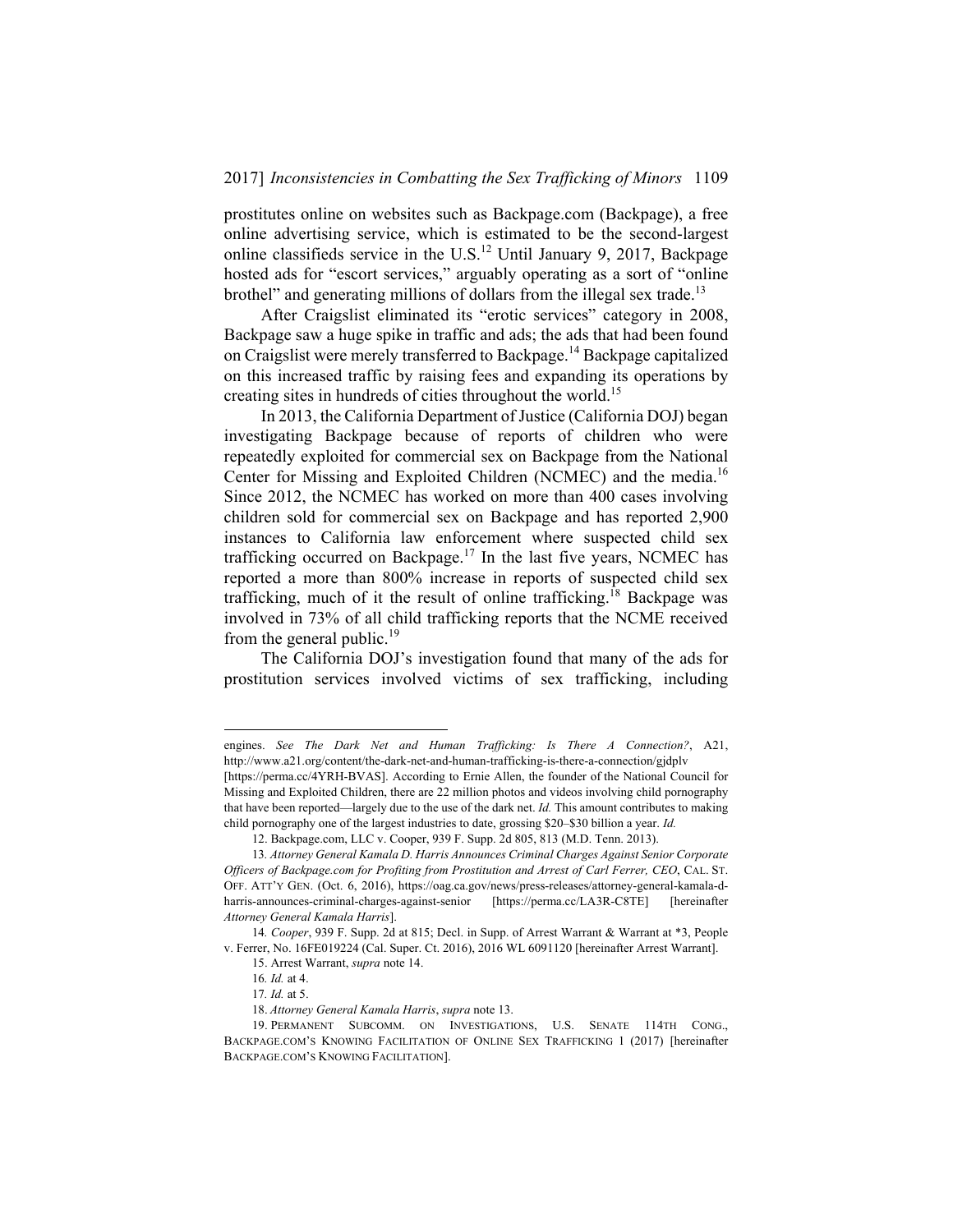children.20 Additionally, since 2010, Backpage has been expanding operations, creating sites in hundreds of cities throughout the world, including more than thirty cities in California.<sup>21</sup> "Operating in 97 countries and 943 locations worldwide—and last valued at more than a half-billion dollars—Backpage is the world's second-largest classified advertising website."<sup>22</sup> Backpage's internal revenue reports show that from January 2013 to March 2015, 99% of its worldwide income was directly attributable to its "adult" section.<sup>23</sup> During this period, their gross monthly income from California rose to \$2.5 million per month, with more than \$51 million in revenue derived from California during that 29-month period.24 Approximately \$50.9 million out of that \$51.7 million—98.43% of Backpage's total earnings out of California—was derived from "adult" entertainment advertising.<sup>25</sup>

Backpage's worldwide revenue for June 22–28, 2015, was a little more than \$3.1 billion.<sup>26</sup> Seventeen percent of this total revenue was attributable to California—72.8% of which was generated from female escorts; 18.8% from body rubs; 5.5% from transsexual escorts; and the remaining 2.9% divided between all other categories (which include adult jobs, datelines, domination, fetish, male escorts, and strippers).

Although Backpage's general counsel, Liz McDougall, states that employees review each advertisement submitted to the "adult" category and report suspicious ads to the NCMEC, the review process is not comprehensive enough nor effective.<sup>27</sup> McDougall, a First Amendment lawyer, states that when it comes to fighting sex trafficking, "[she is] a true believer that [Backpage] is one of the most valuable tools there is on the Internet."28 Yet it has been suggested that Backpage's Terms of Use help shield users' identity and allow for the sex trafficked minors to go undetected.<sup>29</sup>

The U.S. government is taking steps to address the issue. On September 25, 2012, on the 150th anniversary of the Emancipation

 <sup>20.</sup> *Attorney General Kamala Harris*, *supra* note 13.

<sup>21</sup>*. Id.*

 <sup>22.</sup> BACKPAGE.COM'S KNOWING FACILITATION, *supra* note 19, at 1.

 <sup>23.</sup> *Attorney General Kamala Harris*, *supra* note 13. In April 2015, this percentage dropped to 97% and in May 2015 to 90%, and the drop coincides with the decision of credit card companies, like American Express, to stop processing Backpage payments. Arrest Warrant, *supra* note 14, at 11.

 <sup>24.</sup> *Attorney General Kamala Harris*, *supra* note 13.

 <sup>25.</sup> Arrest Warrant, *supra* note 14, at 11.

<sup>26</sup>*. Id.* at 12.

<sup>27</sup>*. See infra* Part II.A.

<sup>28.</sup> Martha Irvine, *Backpage Ad Site: Aider of Traffickers, or Way to Stop Them?*, SEATTLE TIMES (Aug. 16, 2015, 6:44 PM), http://www.seattletimes.com/seattle-news/backpage-ad-site-aiderof-traffickers-or-way-to-stop-them/.

 <sup>29.</sup> Stephanie Silvano, Note, *Fighting a Losing Battle to Win the War: Can States Combat Domestic Minor Sex Trafficking Despite CDA Preemption?*, 83 FORDHAM L. REV. 375, 383 (2014).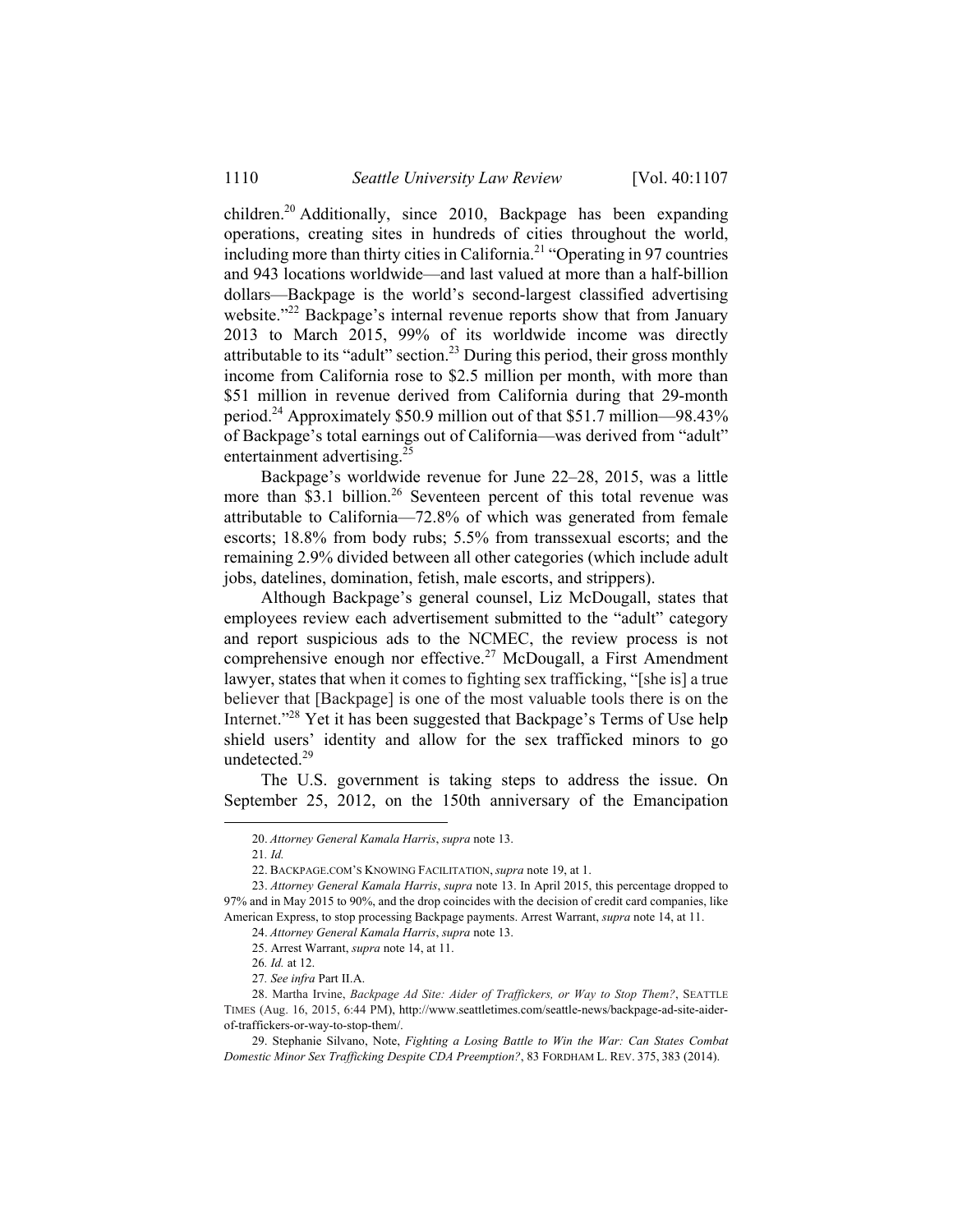Proclamation, President Obama spoke about global and domestic sex trafficking issues.<sup>30</sup> Obama stated, "Our fight against human trafficking is one of the great human rights causes of our time, and the United States will continue to lead it."<sup>31</sup> Obama labeled human trafficking—including sex trafficking—"modern slavery" and spoke about progressive measures to combat sex trafficking issues globally and domestically.32 However, despite Obama's efforts to significantly reduce or eliminate this issue, federal laws such as the Communications Decency Act of 1996 (CDA) impede state action and diminish federal efforts at combatting the sex trafficking of adults and minors.<sup>33</sup>

One of the ways the CDA impedes state and federal efforts is through its civil immunity provision. The civil immunity provision, which courts have interpreted broadly, grants expansive immunity to websites as both publishers and distributors of content.<sup>34</sup> Sex traffickers have utilized Backpage, among other websites, to post advertisements of sex trafficked minors.<sup>35</sup> The immunity provision of the CDA preempts state statutes criminalizing online commercial sex advertisements because of the Supremacy Clause of the U.S. Constitution. The Supremacy Clause declares that federal legislation is "the supreme Law of the Land"; $36$ therefore, federal legislation can create legal obligations to state law and preempt states from making or enforcing statutes that are in conflict with it.37 Section 230 of the CDA shields online intermediaries and hosts of speech from a range of laws that would otherwise hold them legally responsible.<sup>38</sup>

In previous litigation, Backpage has defended itself by arguing that it is an "interactive computer service" (also known as an Internet Service Provider or ISP) under the CDA, thus providing it with immunity and allowing it to circumvent state law claims.39 Recently in *J.S. v. Village* 

 <sup>30</sup>*.* Remarks by the President, *supra* note 3.

<sup>31</sup>*. Id.* 

<sup>32</sup>*. Id.* 

 <sup>33.</sup> Silvano, *supra* note 29.

<sup>34</sup>*. See id.* at 375.

<sup>35</sup>*. Id.* at 381.

 <sup>36.</sup> U.S. CONST. art. VI, § 2.

 <sup>37.</sup> U.S. GOV'T PUBL'G OFFICE, ARTICLE VI: PRIOR DEBTS, NATIONAL SUPREMACY, AND OATHS OF OFFICE 918 (1992), http://www.gpo.gov/fdsys/pkg/GPO-CONAN-1992/pdf/GPO-CONAN-1992-9-7.pdf [https://perma.cc/ZST9-645G].

 <sup>38. 47</sup> U.S.C. § 230(e)(3) (2012) ("Nothing in this section shall be construed to prevent any State from enforcing any State law that is *consistent* with this section. No cause of action may be brought and no liability may be imposed under any State or local law that is *inconsistent* with this section." (emphasis added)).

<sup>39</sup>*. See* Jane Doe No. 1 v. Backpage.com, LLC, 817 F.3d 12 (1st Cir. 2016). The court concluded that the plaintiffs had "made a persuasive case" and "Backpage has tailored its website to make sex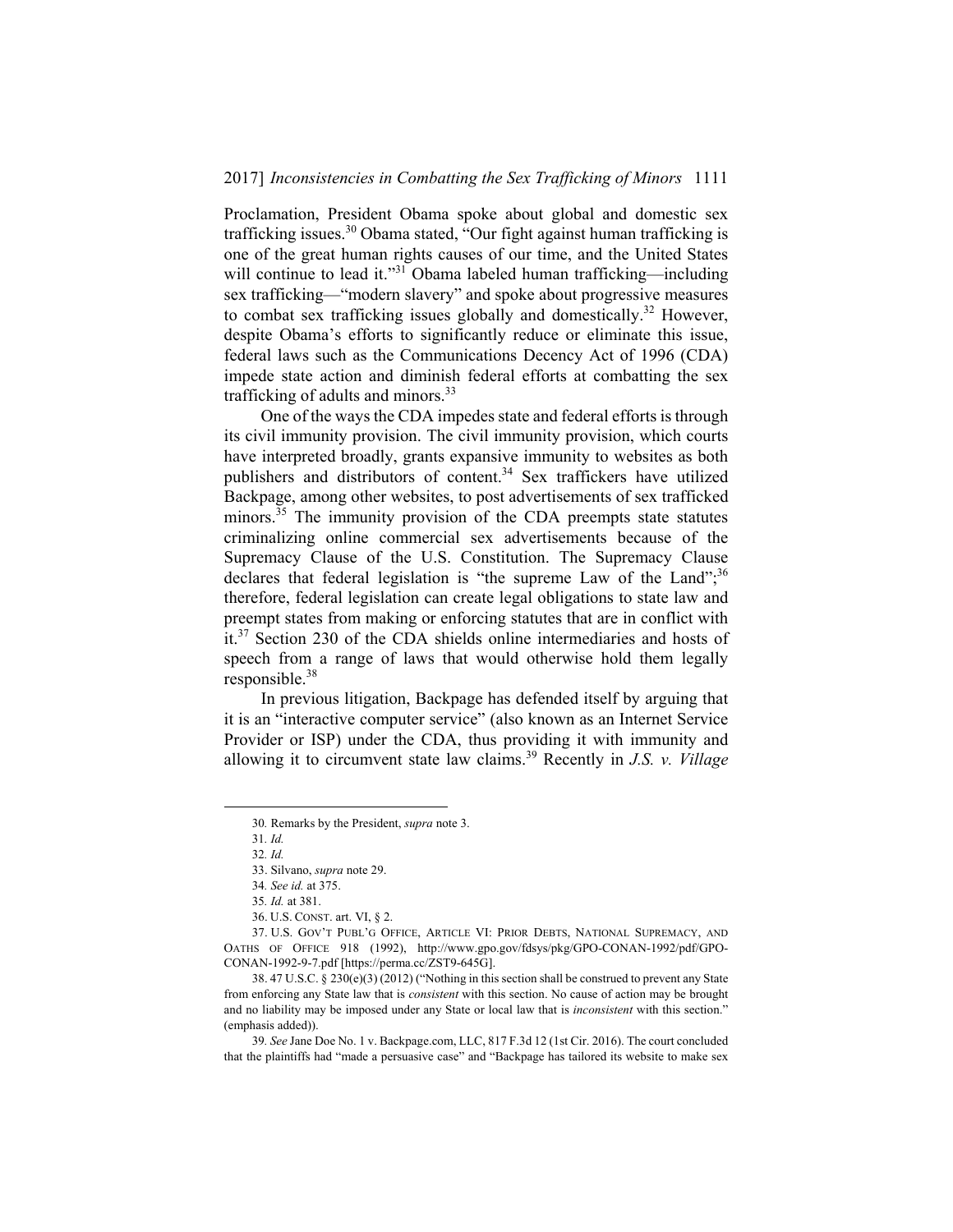*Voice Media Holdings LLC*, three minors who were featured in advertisements for sexual services on Backpage brought a case against Backpage.40 This case is particularly intriguing because it raises suspicions that many others have raised—that Backpage assists in developing the content—and determines that contributing or encouraging content can lead to liability previously attributed only to those who developed the content.<sup>41</sup> *Village Voice* is also controversial because the Washington State Supreme Court's analysis and decision has deviated from other states' decisions.<sup>42</sup>

Under federal law, the CDA has created a loophole for pimps and johns to exploit minors through the Internet. This Note uses Backpage as an example of how interactive computer services consistently evade liability under the current language of the CDA, and examines the need for an amendment to the language of the CDA. This Note argues that an interactive computer service should be held responsible under state law if it helps create the content, thus becoming an "information content provider" under the CDA. Part I provides the groundwork for what sex trafficking is and its relationship to prostitution. Additionally, it sets out federal and Washington State laws regarding the sex trafficking of minors over the Internet. Part II discusses how Backpage operates and analyzes *J.S. v. Village Voice Media Holdings LLC*, a case currently pending in Washington State Superior Court. This section also discusses the recent arrest on pimping charges of Backpage's CEO Carl Ferrer and the California DOJ's investigation into Backpage. Lastly, this section discusses why Backpage decided to shut down its "adult" ad section and how it continues to maintain operations across the world. Part III calls on Congress to take action and amend the CDA. Two proposals for amending the CDA are provided that would prevent interactive computer services, which aid in publishing illicit content, from being immune from State liability.

## I. THE EVOLUTION OF SEX TRAFFICKING UNDER FEDERAL AND WASHINGTON STATE LAW

To understand issues surrounding sex trafficking, it is imperative to understand the history of prostitution and how sex trafficking relates to and intersects with prostitution.<sup>43</sup> Due to the national prominence of

trafficking easier"; however, the court nevertheless upheld the dismissal of the suit under the CDA noting that "the remedy is through legislation, not through litigation." *Id.* at 29.

 <sup>40.</sup> J.S. v. Vill. Voice Media Holdings LLC, 359 P.3d 714, 715–16 (Wash. 2015).

<sup>41</sup>*. See* BACKPAGE.COM'S KNOWING FACILITATION, *supra* note 19.

<sup>42</sup>*. See, e.g.*, Fair Hous. Council v. Roommates.com, LLC, 521 F.3d 1157 (9th Cir. 2008); Corbis Corp. v. Amazon.com, Inc., 351 F. Supp. 2d 1090, 1118 (W.D. Wash. 2004).

 <sup>43.</sup> For an elaboration on the history of prostitution in the United States, see Allison K. Capaul, An Examination of Prostitution and Sex Trafficking Laws Within the U.S. (Apr. 1, 2013) (unpublished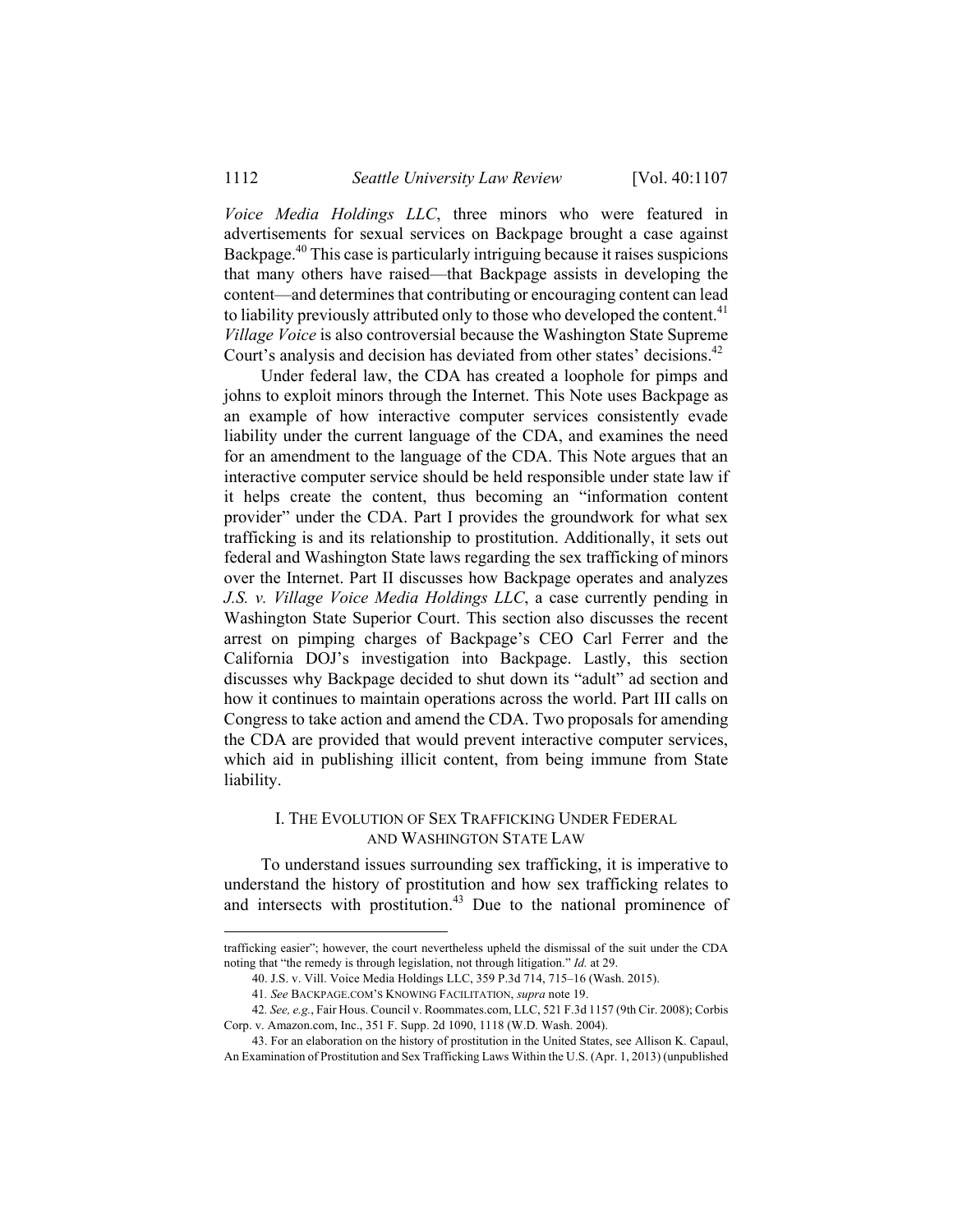Internet-based sex trafficking and prostitution, both federal and state laws need to be analyzed to ensure that their efforts are *consistent* with each other.

## *A. A Brief History of American Prostitution*

Prostitution is the exchange of a sexual activity with another person in exchange for money or something else of value.<sup>44</sup> Those who promote prostitution, or induce or entice others into prostitution, are called "pimps"; those who solicit or patronize prostitutes are called "johns"; and "prostitutes" are those who perform sexual acts in exchange for money or other financial compensation.45 Prostitution may occur in brothels, hotels, bars, restaurants, massage parlors, or through the Internet.<sup>46</sup>

Prostitution has been a part of American society since before the Thirteen Colonies fought for independence.<sup>47</sup> Between 1900 and 1920, states began implementing criminal sanctions prohibiting prostitution throughout the U.S. $48$  In 1910, Congress passed the Mann Act, which prohibited any man from taking a woman across state lines for the purpose of prostitution.49 The Supreme Court upheld the Mann Act in *Hoke v. United States*. 50 In 1948, Congress amended the Mann Act, to make it illegal for anyone to knowingly transport an individual interstate with the intent for that individual to engage in prostitution.<sup>51</sup> In effect, Congress left the determination of how to regulate prostitution to the states, while the transportation of persons across state borders for sexual purposes fell under federal regulation.<sup>52</sup> However, in 1971 Congress made prostitution illegal across the U.S., and it has remained illegal since, with the exception of thirteen counties in Nevada.<sup>53</sup>

honors thesis, Hamline University), http://digitalcommons.hamline.edu/cgi/viewcontent.cgi?article= 1003&context=dhp.

 <sup>44.</sup> Danielle Augustson & Alyssa George, *Prostitution and Sex Work*, 16 GEO. J. GENDER & L. 229, 234 (2015).

 <sup>45.</sup> Tamar R. Birckhead, *The "Youngest Profession": Consent, Autonomy, and Prostituted Children*, 88 WASH. U. L. REV. 1055, 1067 (2011).

 <sup>46.</sup> Augustson & George, *supra* note 44, at 230.

 <sup>47.</sup> Jessica N. Drexler, *Governments' Role in Turning Tricks: The World's Oldest Profession in the Netherlands and the United States*, 15 DICK. J. INT'L L. 201, 205 (1996).

<sup>48</sup>*. Id.* at 204.

<sup>49</sup>*. Id.*

 <sup>50.</sup> Hoke v. United States, 227 U.S. 308, 322 (1913).

 <sup>51. 18</sup> U.S.C. § 2421 (2012).

<sup>52</sup>*. See Hoke*, 227 U.S. at 322.

 <sup>53.</sup> Drexler, *supra* note 47, at 204.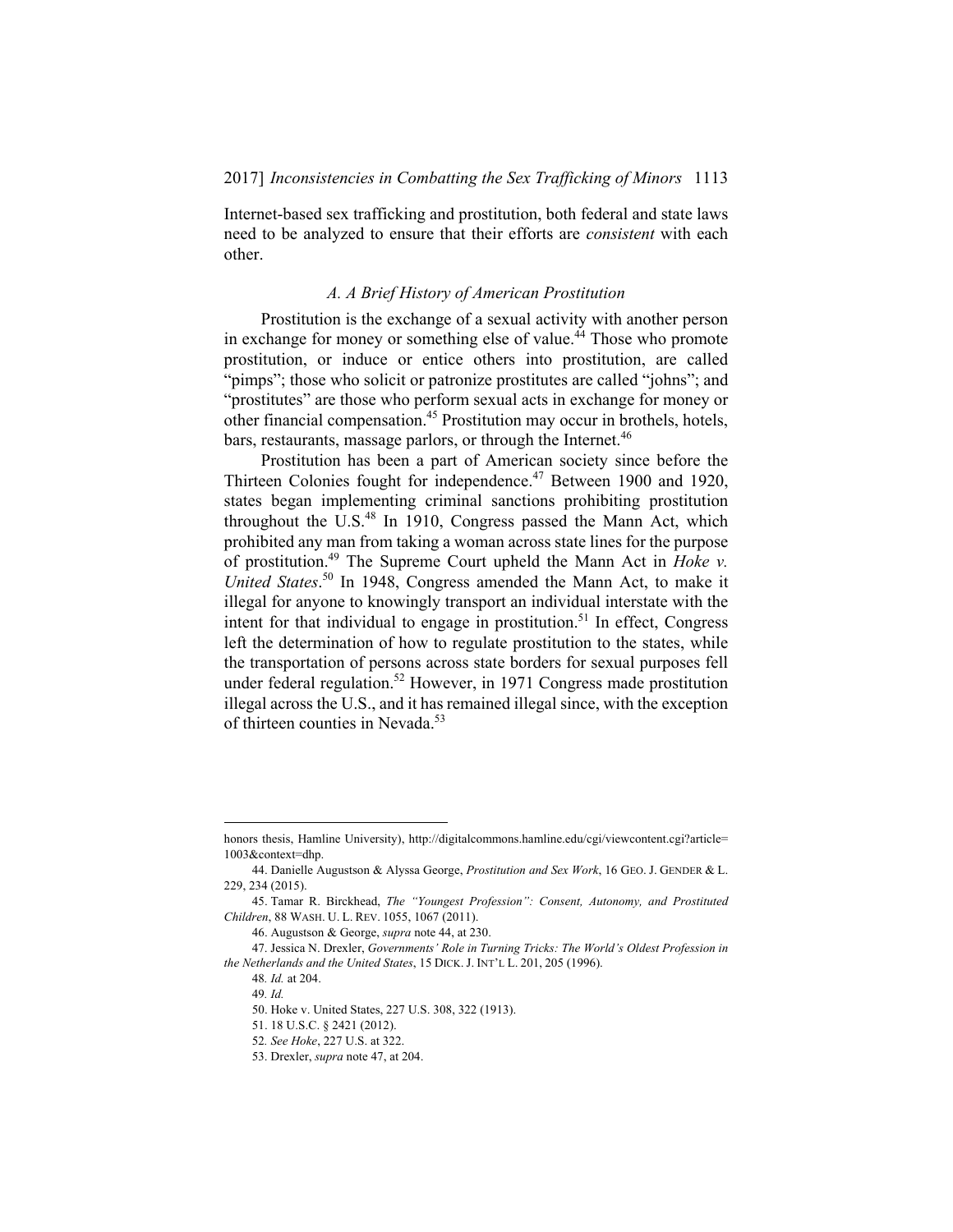## *B. Prostitution and its Relation to Sex Trafficking*

 "Human trafficking" and "modern slavery" have been used interchangeably to describe "recruiting, harboring, transporting, providing, or obtaining a person for compelled labor or commercial sex acts through the use of force, fraud, or coercion."54 Within the broader term of "human trafficking" is "sex trafficking," which describes the subtle or overt, physical or psychological coercion of a victim into performing commercial sex acts.<sup>55</sup> Domestic minor sex trafficking has become a significant risk for American youth; prostituting minors is a major source of income and traffickers have discovered that American children are easier to recruit and sell than foreign victims because there is no need to cross the border.<sup>56</sup> Children that are particularly vulnerable in the U.S. are runaways, homeless, those in the child welfare system, and those in the juvenile justice system.<sup>57</sup>

An issue revolving around sex trafficking and prostitution is that it is often hard to distinguish between those who are being trafficked and those who "choose" to stay in the profession after the age of eighteen.<sup>58</sup> The distinction between prostitution and sex trafficking is difficult to make because adult women and men who are currently involved in prostitution began, in many cases, as children and may be coerced to continue a life of prostitution.59

Many adult prostitutes start as minors and do not have the resources to extract themselves from the industry. $60$  Some of the reasons people remain in prostitution include a lack of education, family and social

 <sup>54.</sup> TRAFFICKING IN PERSONS REPORT, *supra* note 7, at 7.

<sup>55</sup>*. Human Trafficking Prosecution Unit*, *supra* note 1.

<sup>56</sup>*. Sex Trafficking*, *supra* note 8.

<sup>57</sup>*. Id.*

<sup>58</sup>*. See* BRIAN BONLENDER, WASH. STATE DEP'T OF COMMERCE, STATEWIDE COORDINATING COMM. ON SEX TRAFFICKING 13 (2014), http://www.commerce.wa.gov/wp-content/uploads/2016/03/ Commerce-Sex-Trafficking-Final-2014.pdf [https://perma.cc/LR7X-QSZH].

<sup>59</sup>*. Id.*

 <sup>60.</sup> An example of this is provided by Rachel Moran, the founder of Space International and a fierce advocate of the abolition of prostitution due to her own experience in prostitution in Ireland. Rachel Moran, *Buying Sex Should Not Be Legal*, N.Y. TIMES (Aug. 28, 2015), http:// www.nytimes.com/2015/08/29/opinion/buying-sex-should-not-be-legal.html. When Moran was fourteen, her father committed suicide and her mother suffered from a mental illness, which resulted in her placement in the care of the State. *Id.* Within a year, she was on the streets, uneducated, and without a home. *Id.* At age fifteen, she met a man who took advantage of her economic and social dilemma and psychologically coerced her to prostitute herself. *Id.* Moran then became dependent on drugs to numb her pain, starting the cycle of abuse and a life of prostitution that lasted seven years. *Id.* This story is one of many and is an example of how it is hard to distinguish those who begin as sex trafficked minors, as opposed to those who begin prostitution after the age of eighteen. Because this line is hard to draw, many prostitutes who are criminalized in the U.S. are actually the victims of minor sex trafficking. To learn more about Rachel Moran and her experience through prostitution, see RACHEL MORAN, PAID FOR: MY JOURNEY THROUGH PROSTITUTION (2015).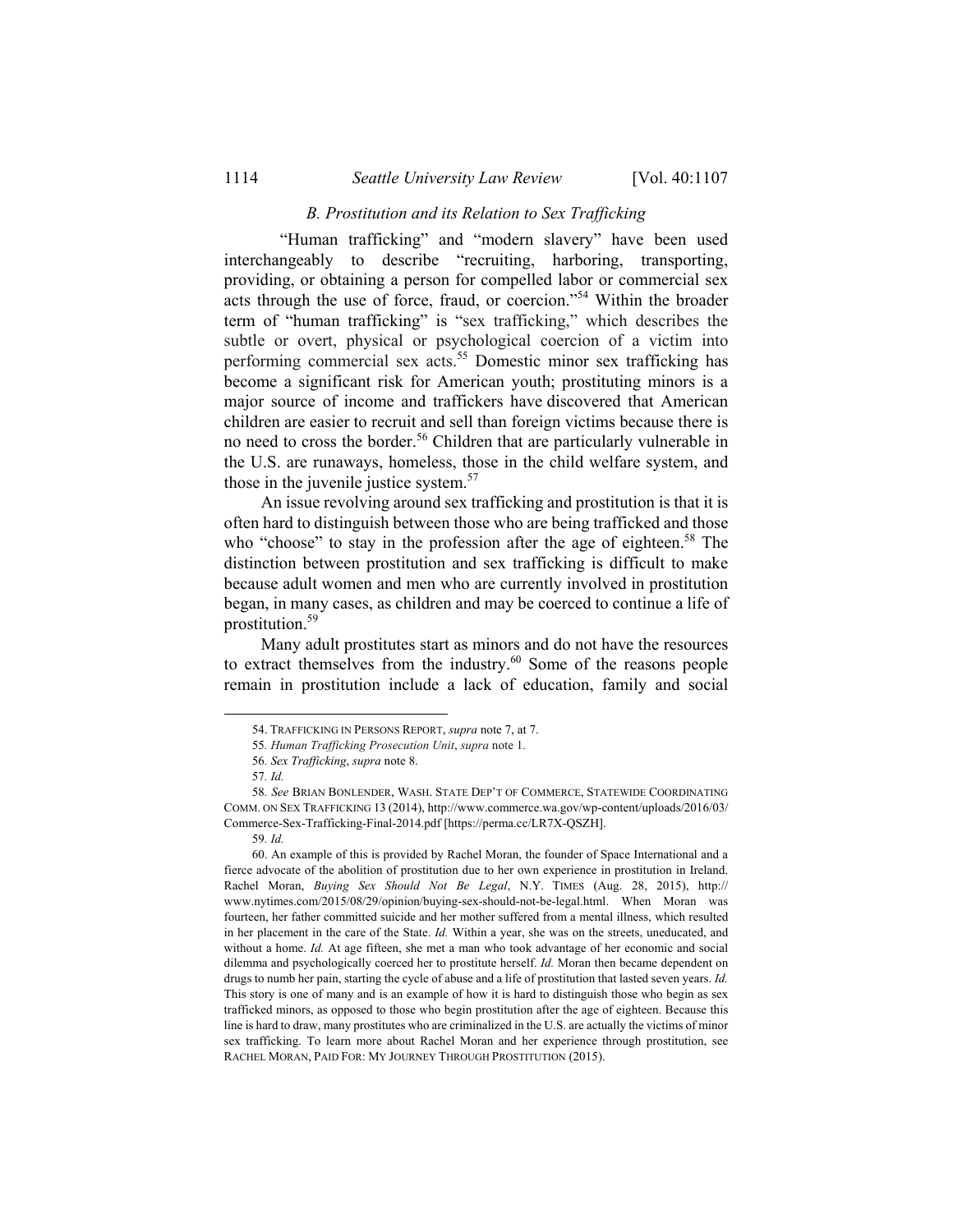background, sexual abuse, economic necessity, or drug use.61 Coercion for minors and adults may take many societal forms and it is not always physical. Once traffickers successfully recruit their victims, they employ methods of coercion and control to maintain their dominance.<sup>62</sup> The methods traffickers use to coerce and control their victims include economic exploitation, social isolation, verbal abuse, threats, physical violence, sexual assault, and captivity.<sup>63</sup>

The U.S. Department of State classifies minors as victims of sex trafficking when they are recruited, enticed, harbored, transported, provided, obtained, or maintained to perform a commercial sex act.<sup>64</sup> Force, fraud, or coercion is not necessary to prove the crime of sex trafficking of children and there are no exceptions to this rule.<sup>65</sup> The Department of State asserts that "no cultural or socioeconomic rationalizations alter the fact that children who are prostituted are trafficking victims" and the use of children in the commercial sex trade is prohibited under federal law.<sup>66</sup> Similarly, an adult who engages in a commercial sex act, such as prostitution, as the result of force, threat of force, fraud, coercion, or any combination of such means, is also a victim of sex trafficking.67 An adult's consent to participate in prostitution is not legally determinative; after providing consent, if someone is held in service through psychological manipulation or physical force, he or she is a trafficking victim.<sup>68</sup>

## *C. Federal Trafficking Laws*

Federal laws emphasize that minors who engage in prostitution are victims rather than offenders. The DOJ has long enforced criminal laws against involuntary servitude.<sup>69</sup> The U.S. has directed its efforts to combat

 <sup>61.</sup> Capaul, *supra* note 43, at 12–16.

<sup>62</sup>*. Id.* 

 <sup>63.</sup> Melissa Farley, *Prostitution, Trafficking, and Cultural Amnesia: What We Must Not Know in Order to Keep the Business of Sexual Exploitation Running Smoothly*, 18 YALE J.L. & FEMINISM 109, 111 (2006).

 <sup>64.</sup> TRAFFICKING IN PERSONS REPORT, *supra* note 7, at 7.

<sup>65</sup>*. Id.* 

<sup>66</sup>*. Id.* 

<sup>67</sup>*. Id.*

<sup>68</sup>*. Id.*

 <sup>69.</sup> The DOJ includes: (1) the Child Exploitation and Obscenity Section, which prosecutes cases of child pornography, sex trafficking of children, parental child abduction, and sex tourism; (2) the Civil Rights Division, which includes the Human Trafficking Prosecution Unit for trafficking crimes; (3) the Bureau of Justice Assistance, which funds collaborative law enforcement and nongovernmental partner Task Forces around the U.S through the Anti-Human Trafficking Task Force Initiative; (4) the Office of Victims of Crime, which provides technical assistance to the Anti-Human Trafficking Task Forces, victim services funding for foreign national victims of trafficking, and pilot sites for U.S. citizen minor victims of trafficking; (5) the Bureau of Justice Statistics, which maintains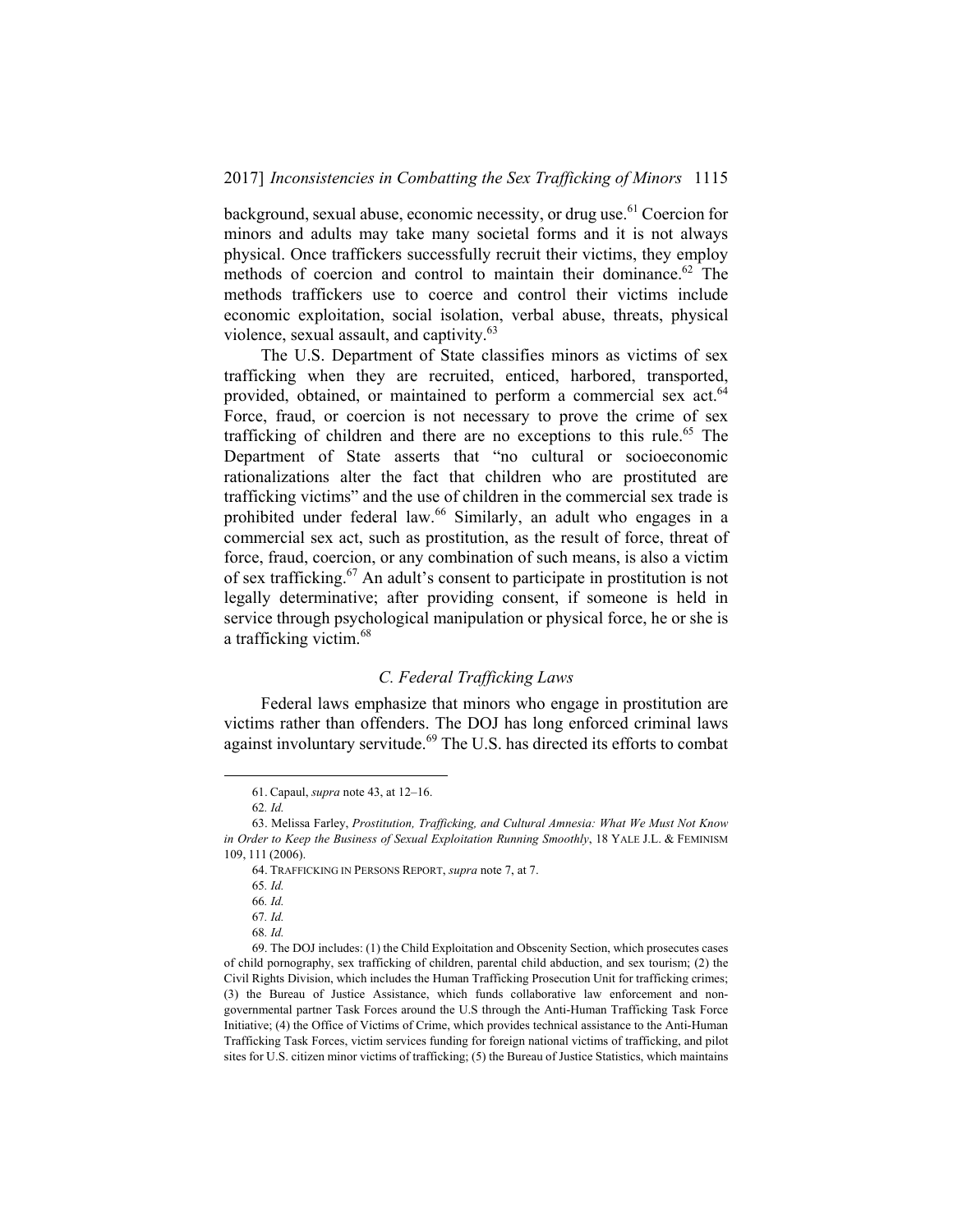sex trafficking by prosecuting sex traffickers, protecting victims, and preventing the crime. This has been accomplished by expanding criminal statutes, introducing victim protections, and developing anti-sex trafficking programs through the Trafficking Victims Protection Act  $(TVPA)$ <sup>70</sup>

In 2000, Congress enacted the TVPA to address various sex trafficking issues, $<sup>71</sup>$  and since then, Congress has maintained support for</sup> this framework by reauthorizing the TVPA four times.<sup>72</sup> The most recent reauthorization of the TVPA in 2013 enhanced support for state and local efforts to address sex trafficking investigations, prosecutions, and victim services.<sup>73</sup> This reauthorization focuses particularly on the sex trafficking of minors.74 The reauthorization requires the DOJ to ensure that "all task forces and working groups within the Innocence Lost National Initiative<sup>75</sup> engage in activities, programs, or operations to increase the investigative capabilities of *state and local law enforcement officers in the detecting, investigating, and prosecuting persons who patronize or solicit children for sex*[.]"<sup>76</sup> In sum, it requires the DOJ to support state and local law enforcement to execute investigations and prosecutions of traffickers.

The Human Trafficking Reporting System and tracks and analyzes sex trafficking crimes reported to the Anti-Human Trafficking Task Forces in conjunction with Northeastern University; (6) the National Institute of Justice, which funds research on sex trafficking in the U.S. and around the world; (7) the Office of Juvenile Justice and Delinquency Prevention, which investigates Internet crimes through the Internet Crimes Against Children Task Force and implements a number of training and capacitybuilding initiatives related to the commercial sexual exploitation of children; and (8) the Federal Bureau of Investigation, which investigates civil rights crimes of sex trafficking and participates in the Anti-Human Trafficking Task Forces, Internet Crimes Against Children Task Force, and Innocence Lost National Initiative, and investigates crimes involving sex trafficking of children, and collaborates with the NCMEC and Child Exploitation and Obscenity Section. *See* U.S. DEP'T OF JUSTICE, http://www.justice.gov [https://perma.cc/4HWW-WXXU].

<sup>70</sup>*. Federal Law*, NAT'L HUMAN TRAFFICKING HOTLINE, https://humantraffickinghotline.org/ what-human-trafficking/federal-law [https://perma.cc/BU82-U3SQ].

 <sup>71.</sup> DEP'T OF JUSTICE, DEP'T OF HEALTH & HUMAN SERVS., & DEP'T OF HOMELAND SECURITY, FED. STRATEGIC ACTION PLAN ON SERV. FOR VICTIMS OF HUMAN SEX TRAFFICKING IN THE U.S. 2013–2017 5 (2014), http://www.ovc.gov/pubs/FederalHumanTraffickingStrategicPlan.pdf [https:// perma.cc/2YQX-8ART] [hereinafter FED. STRATEGIC ACTION PLAN].

<sup>72</sup>*. Id.*

<sup>73</sup>*. Id.*

<sup>74</sup>*. Id.*

 <sup>75.</sup> The FBI leads the Innocence Lost National Initiative (ILNI) to address children being recruited into prostitution by sex traffickers. U.S. DEP'T OF JUSTICE, REPORT TO CONGRESS, THE NAT'L STRATEGY FOR CHILD EXPLOITATION PREVENTION AND INTERDICTION 1 (2016), https:// www.justice.gov/psc/file/842411/download [https://perma.cc/2LRJ-79QZ]. The ILNI operates as part of seventy-one Child Exploitation Task Forces nationwide. Under the ILNI, the FBI conducts operations each year to recover children from sex traffickers and coordinate victim services for victims.

 <sup>76.</sup> Justice for Victims of Trafficking Act of 2015, Pub. L. No. 114-22, § 110, 129 Stat. 227, 239 (2015) (emphasis added).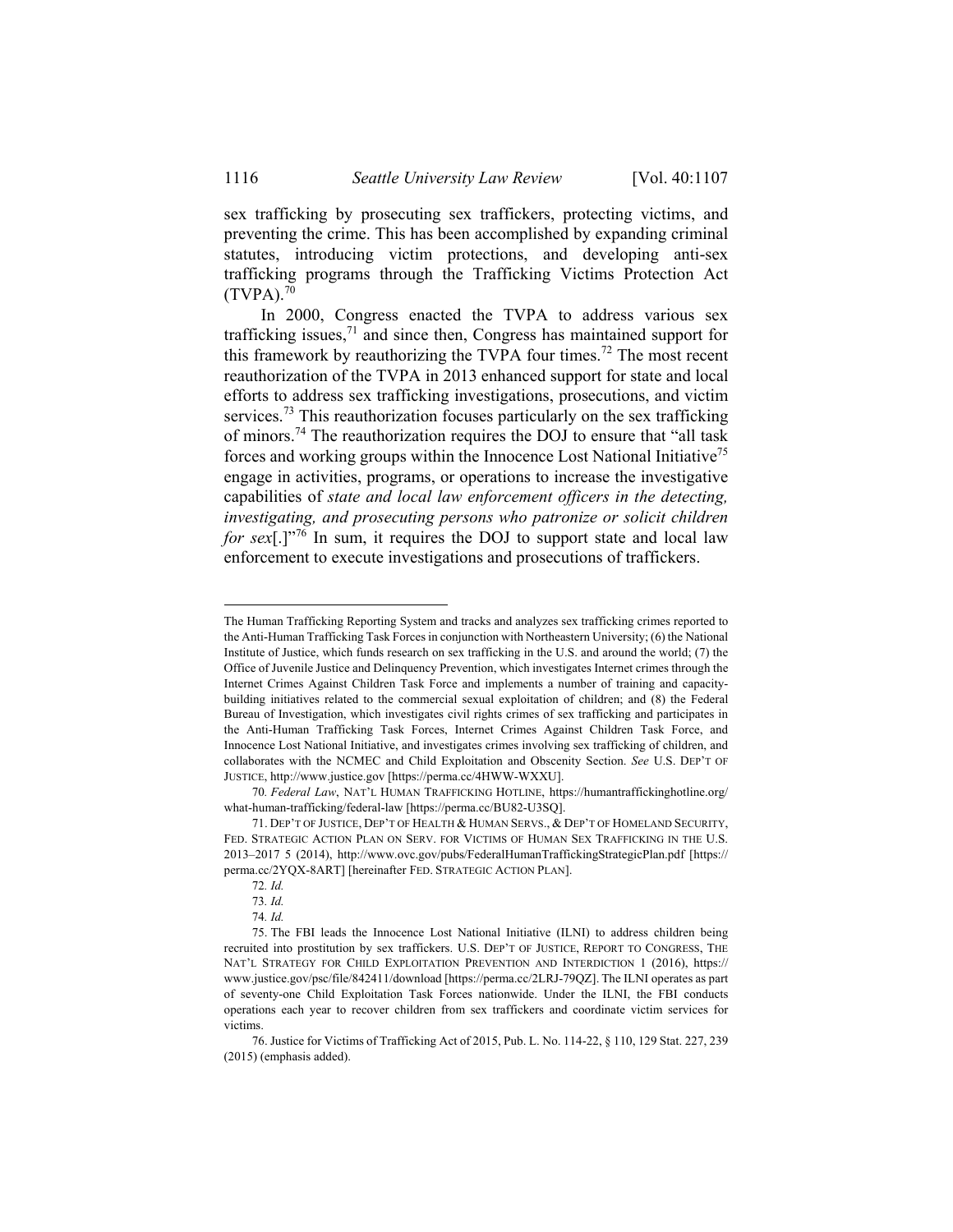The reauthorization of the TVPA mentions the Internet three times. First, Title II, Subtitle B, Section 211 states, "This subtitle amends the Missing Children's Assistance Act to confirm that the cyber tipline for reporting Internet-related child sexual exploitation includes child prostitution as a form of child sex trafficking."<sup> $77$ </sup> Second, Title III, Section 302, states:

[The Department of Homeland Security] shall also operate, within the Cyber Crimes Center, a Cyber Crimes Unit (CCU). The CCU shall: (1) oversee the cybersecurity strategy . . . (2) enhance the ability of ICE to combat criminal enterprises operating on or through the Internet, (3) provide training and technical support in cyber investigations . . . (4) participate in research and development in the area of cyber investigations, and (5) recruit participants in the Human Exploitation Rescue Operative (HERO) Child Rescue Corps program for investigative and forensic positions.<sup>78</sup>

Finally, Title IX, Section 905 states, "This section expands the purposes for which funds from the Domestic Trafficking Victims' Fund may be used to include grant funding for state and local Internet Crimes Against Children Task Forces to combat child exploitation."79 Moreover, in 2013, the Obama Administration developed the Federal Strategic Action Plan on Services for Victims of Human Sex Trafficking in the United States ("Federal Strategic Action Plan") to increase the coordination of federal agencies and nongovernmental agencies in combatting sex trafficking and to further provide support for the TVPA.<sup>80</sup>

In order to assume accountability for sex trafficking investigations and prosecutions, and to follow through with the goals set out in the TVPA and the Federal Strategic Action Plan, Congress needs to amend the CDA. The CDA, by its effect, prevents the federal government from fully realizing its anti-sex trafficking efforts.

### *D. Washington State Trafficking Laws*

According to Shared Hope International, 8 of the 112 minors trafficked from out of state to Nevada for prostitution between August

 <sup>77</sup>*. Id.* at § 211.

<sup>78</sup>*. Id.* at § 302.

<sup>79</sup>*. Id.* at § 905.

<sup>80</sup>*. See* FED. STRATEGIC ACTION PLAN, *supra* note 71. Other federal Acts include the Justice for Victims of Trafficking Act (JVTA) of 2015 and the Preventing Sex Trafficking and Strengthening Families Act of 2014. NAT'L HUMAN TRAFFICKING HOTLINE, *supra* note 70. The JVTA improves the U.S. response to human trafficking and contains a number of amendments that strengthen services for victims. *Id.* The Preventing Sex Trafficking and Strengthening Families Act seeks to reduce the incidence of sex trafficking among youth involved in the foster care system. *Id.*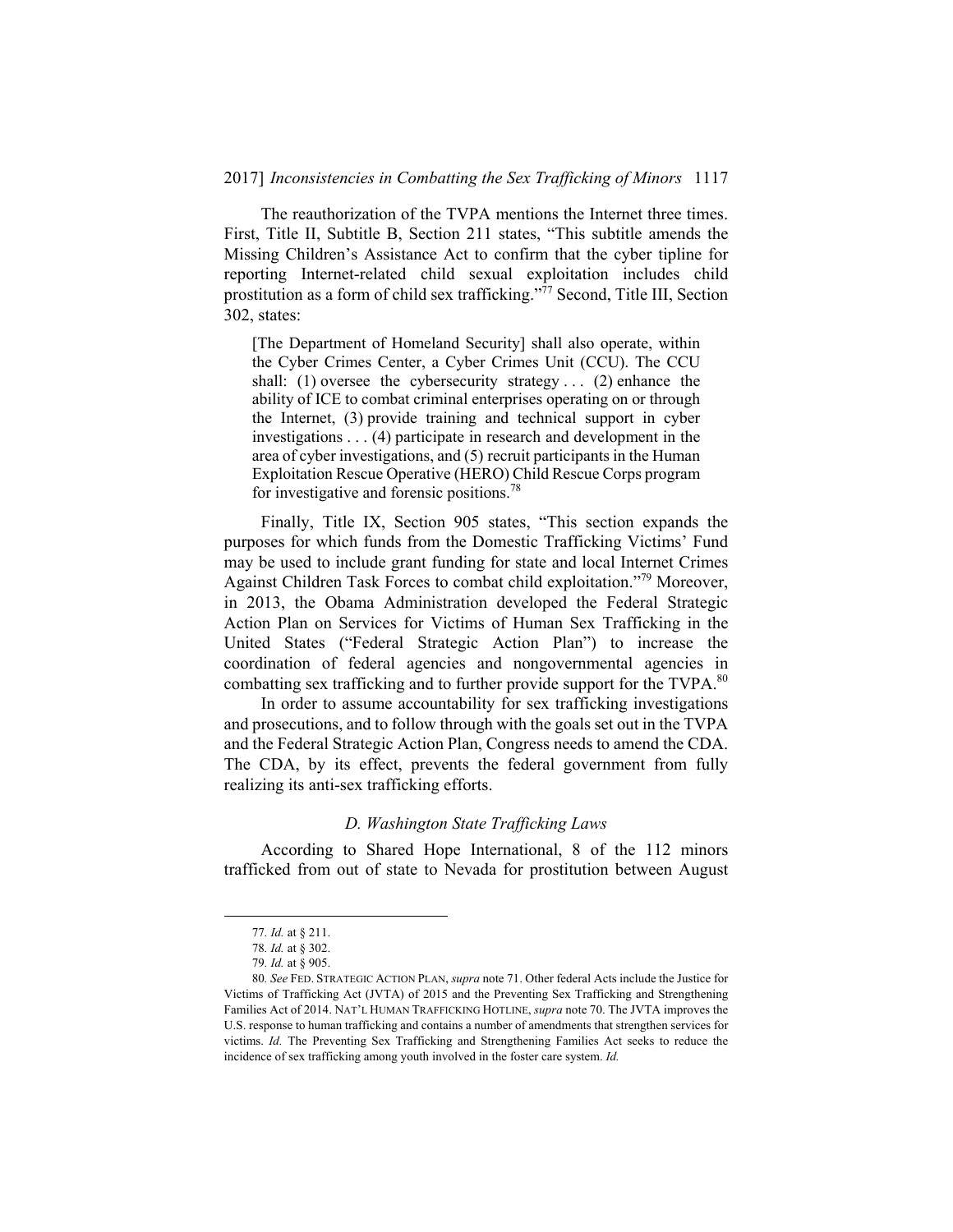2005 and December 2006 were from Washington.<sup>81</sup> In September 2009, the Seattle PI reported that a 33-year-old Seattle man had forced two underage girls who had run away from home—a 13-year-old and a 17-year-old—to prostitute themselves for his own financial benefit. ${}^{82}$  In November 2014, the Washington DOJ's office reported that a King County man had been convicted of trafficking teenage girls across state lines, forcing them to work as prostitutes. $83$  These are only a few examples of the sex trafficking of minors in Washington.

Washington is described as a high-risk area for sex trafficking, due in part to its abundance of ports, robust tourism sector, and proximity to an international border. $84$  However, the state is also a national leader in combating sex trafficking crimes and was the first state to pass a law criminalizing sex trafficking in  $2003$ .<sup>85</sup> Since then, Washington's legislature has signed more than thirty other pieces of legislation into law addressing various aspects of labor and sex trafficking.<sup>86</sup> Under Washington law, sex trafficking is the "recruitment, harboring, transportation, provision, or obtaining of a person for the purposes of a commercial sex act, in which the commercial sex act is induced by force, fraud, or coercion."87 If the victim is under eighteen years old, fraud, force, or coercion are *not* necessary elements of the offense.<sup>88</sup> Whether the juvenile "consented" or appeared to consent to the sexual act is not a defense that the crime did not occur.<sup>89</sup> In short, there is no such thing as a "child prostitute" in Washington.

The state's culture has shifted to view sex trafficked minors as victims. Washington State established the Statewide Coordinating Committee on Sex Trafficking to encourage collaborations between law enforcement and organizations that serve victims.<sup>90</sup> As of 2015, thirty-four states have passed safe harbor legislation, each varying in function.<sup>91</sup> Washington's Safe Harbor Law declares that a minor arrested for a first violation of prostitution should have their case diverted, and subsequent

83*. Id.*

85*. Id.*

89*. Id.*

 <sup>81</sup>*. Sex Trafficking*, *supra* note 8.

<sup>82</sup>*. Id.*

 <sup>84.</sup> BONLENDER, *supra* note 58, at 4.

<sup>86</sup>*. Id.* at 5.

 <sup>87.</sup> WASH. REV. CODE § 9A.40.100 (2016).

<sup>88</sup>*. Id.*

 <sup>90.</sup> Engrossed Substitute H.B. 1291, 63rd Leg., Reg. Sess. (Wash. 2013).

 <sup>91.</sup> SARAH WASCH ET AL., THE FIELD CTR. FOR CHILDREN'S POLICY, PRACTICE & RESEARCH UNIV. OF PA., AN ANALYSIS OF SAFE HARBOR LAWS FOR MINOR VICTIMS OF COMMERCIAL SEXUAL EXPLOITATION: IMPLICATIONS FOR PENNSYLVANIA AND OTHER STATES 2 (2016), http://impact.sp2.upenn.edu/fieldctr/wp-content/uploads/2013/05/SafeHarborWhitePaperFINAL.pdf [https://perma.cc/JD5G-RP74].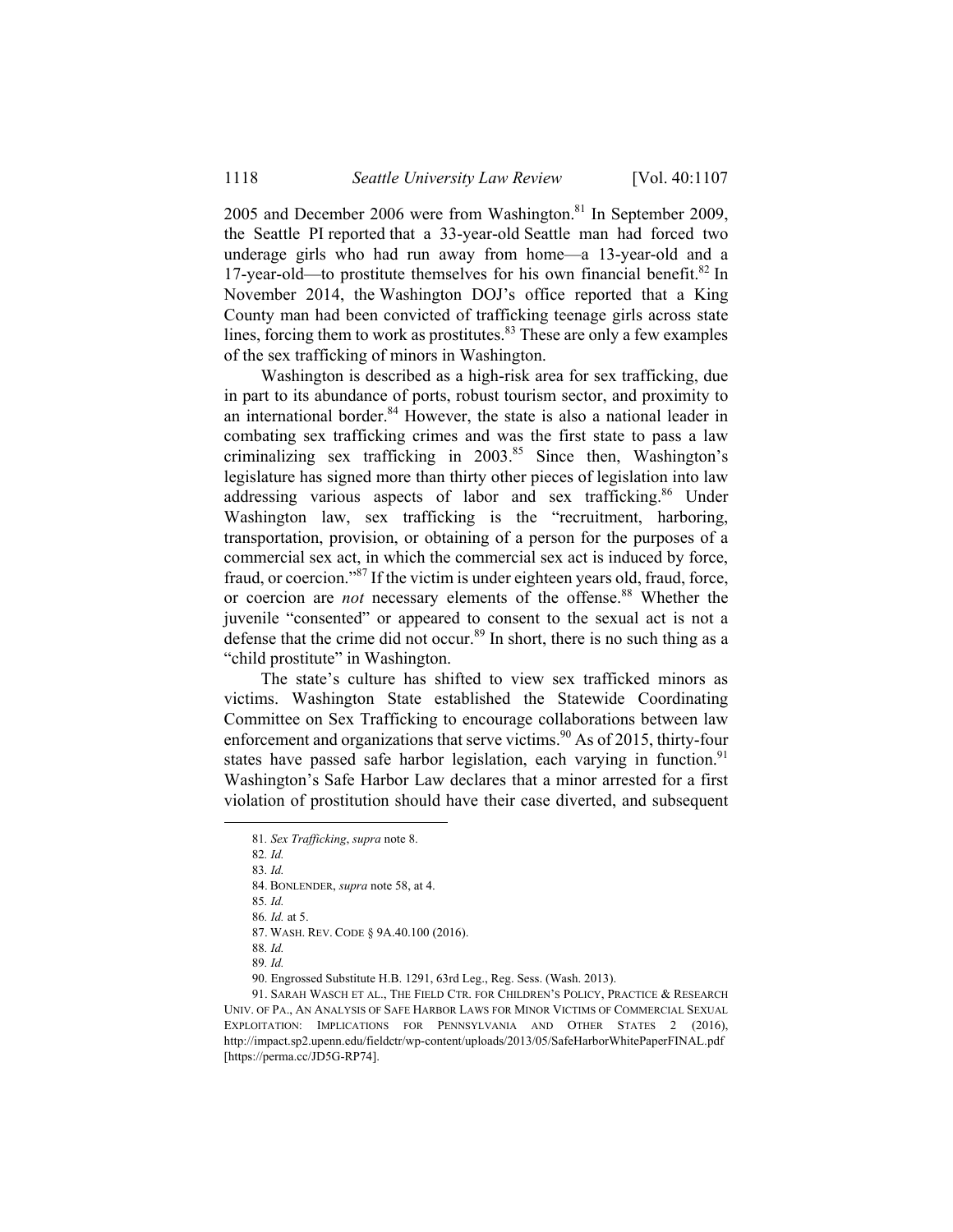offenses can also be diverted at the discretion of the prosecutor.<sup>92</sup> These laws create the presumption that a juvenile arrested for prostitution meets the federal criteria for a victim of a severe form of trafficking in persons.<sup>93</sup>

Traffickers condition minors to fear punishment from law enforcement, thus decreasing the likelihood that the child will seek help.<sup>94</sup> With this in mind, Washington law enforcement officers and prosecutors are working to build rapport with victims of exploitation in their communities in hopes of getting them to reach out on their own and testify against their traffickers.<sup>95</sup> To do this, law enforcement and prosecutors are finding that they should approach victims with nonjudgmental and empathetic questions in order to increase the chances that they cooperate during an investigation.<sup>96</sup> New measures focus on expanding the definitions of pimps and johns and punishing them for their involvement in prostitution.<sup>97</sup> For example, in 2014 King County police agencies shifted their focus to arresting johns on patronizing charges, while decreasing the arrests of prostituted women.<sup>98</sup> The countywide program, led by King County Senior Deputy Prosecuting Attorney Val Richey, is called the "Buyer Beware" initiative; it aims at reducing the local demand for prostitution by targeting those who pay for sex. $99$ 

An estimated 300–500 minors are trafficked in Seattle each day.<sup>100</sup> However, there are many reasons why this estimate, along with similar nationwide estimates of trafficked victims, is not reliable. Police reports, social service observations, and victims' testimony reveal a wide disparity in the estimates of sex trafficking victims, and the reality is that most juvenile victims go unidentified.<sup>101</sup>

Seattle, like many cities, has seen increases in Internet-based prostitution over the last decade. The illicit value of Seattle's sex market has increased from \$50.3 million per year in 2003 to \$112 million per year

 <sup>92.</sup>WASH.REV.CODE § 13.40.070 (2016); Engrossed Substitute S.B. 6476, 61st Leg., Reg. Sess. (Wash. 2010).

<sup>93</sup>*. See* Engrossed Substitute S.B. 6476.

 <sup>94.</sup> WASCH ET AL., *supra* note 91, at 8.

<sup>95</sup>*. Id.* 

<sup>96</sup>*. Id.*

 <sup>97.</sup> Lisa Ko, *Targeting Sex Buyers, Not Sex Sellers: Arresting Demand for Prostitution*, PBS (Jan. 23, 2015), http://www.pbs.org/independentlens/blog/targeting-sex-buyers-not-sex-sellersarresting-demand-for-prostitution/ [https://perma.cc/7YWW-LKNZ].

 <sup>98.</sup> Sara Jean Green, *'Buyer Beware': Early Success for Initiative Targeting Johns Instead of Prostitutes*, SEATTLE TIMES (May 16, 2015, 3:04 PM), http://www.seattletimes.com/seattle-news/ crime/buyer-beware-early-success-for-initiative-targeting-johns-instead-of-prostitutes/.

<sup>99</sup>*. Id.* 

 <sup>100.</sup> Brief of Amici Curiae at \*5, J.S. v. Vill. Voice Media Holdings, LLC, 359 P.3d 714 (Wash. 2014) (No. 90510-0), 2014 WL 4808973.

 <sup>101.</sup> BONLENDER, *supra* note 58, at 16.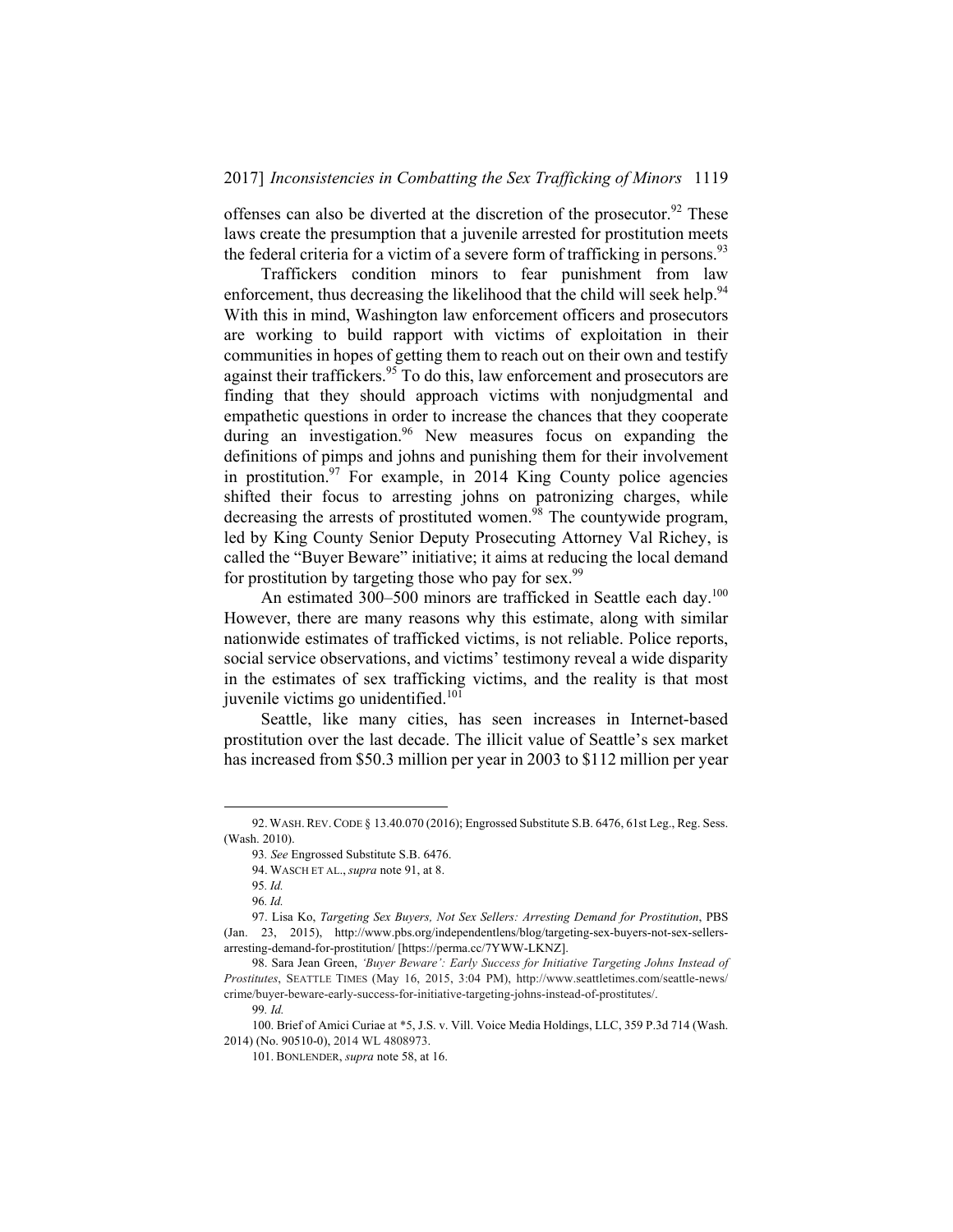in 2007.102 Internet prostitution allows new entrants to the market, and many individuals are moving from street-based to Internet-based pimping.<sup>103</sup> Because the Internet provides an easy and cost-effective way for traffickers to sell sex with children, new and vast markets for the commercial sex industry have flourished there.

Due to the success of law enforcement efforts to stop visible street prostitution, and the ease of using websites such as Backpage, Washington has seen an increase in Internet-based prostitution over the last decade.<sup>104</sup> This shift has paradoxically made sex trafficking and prostitution less visible while increasing the availability of online commercial sex to buyers.<sup>105</sup> Washington State officials need to focus efforts on prosecuting and cracking down on forums that are most profitable to pimps and harder to detect—i.e., online classified ads like Backpage.

Unfortunately, although state laws are aligned with federal sex trafficking laws, state efforts have ultimately been undermined by federal preemption under the CDA. Although Washington is one of the leaders on sex trafficking issues, its efforts are inhibited by CDA preclusion.

## II. BACKPAGE AND *J.S. V. VILLAGE VOICE MEDIA*<sup>106</sup>

A deeper look into Backpage's business practices demonstrates how its status as an interactive computer service is deceptive and how its rules and regulations actually help to create the unlawful content published on the website. These deceptive business practices are highlighted in *J.S. v. Village Voice Media Holdings,*  $LLC$ *,*<sup>107</sup> a Washington State case that is currently pending. The plaintiffs in *Village Voice* argue that Backpage actually assists in the development of the illegal content, and therefore, it should be held accountable under state law claims.<sup>108</sup> Until January 9, 2017, Backpage operated its "adult" ad section in the U.S.<sup>109</sup> On January 9, Backpage shut down this section in the U.S. because of political scrutiny

 <sup>102</sup>*. Id.* at 13.

<sup>103</sup>*. See generally More Bang for Your Buck*, ECONOMIST (Aug. 7, 2014), http://www.economist.com/news/briefing/21611074-how-new-technology-shaking-up-oldestbusiness-more-bang-your-buck [https://perma.cc/9FS6-DFNS].

 <sup>104.</sup> BONLENDER, *supra* note 58, at 13.

<sup>105</sup>*. Id.*

 <sup>106.</sup> In 2012, Village Voice Media cut ties with Backpage and is no longer affiliated with the website. James King, *Village Voice Under New Ownership; Cuts Ties with Backpage.com*, VILLAGE VOICE (Sept. 24, 2012, 11:35 AM), http://www.villagevoice.com/news/village-voice-under-newownership-cuts-ties-with-backpagecom-6689623 [https://perma.cc/78EB-HWCY].

<sup>107.</sup> J.S. v. Vill. Voice Media Holdings, LLC, 359 P.3d 714 (Wash. 2015).

<sup>108</sup>*. Id.* at 110.

 <sup>109.</sup> Derek Hawkins, *Backpage.com Shuts Down Adult Services Ads After Relentless Pressure from Authorities*, WASH. POST (Jan. 10, 2017), https://www.washingtonpost.com/news/morningmix/wp/2017/01/10/backpage-com-shuts-down-adult-services-ads-after-relentless-pressure-fromauthorities/?utm\_term=.75dd2b2f2856 [https://perma.cc/9GWZ-XM9Z].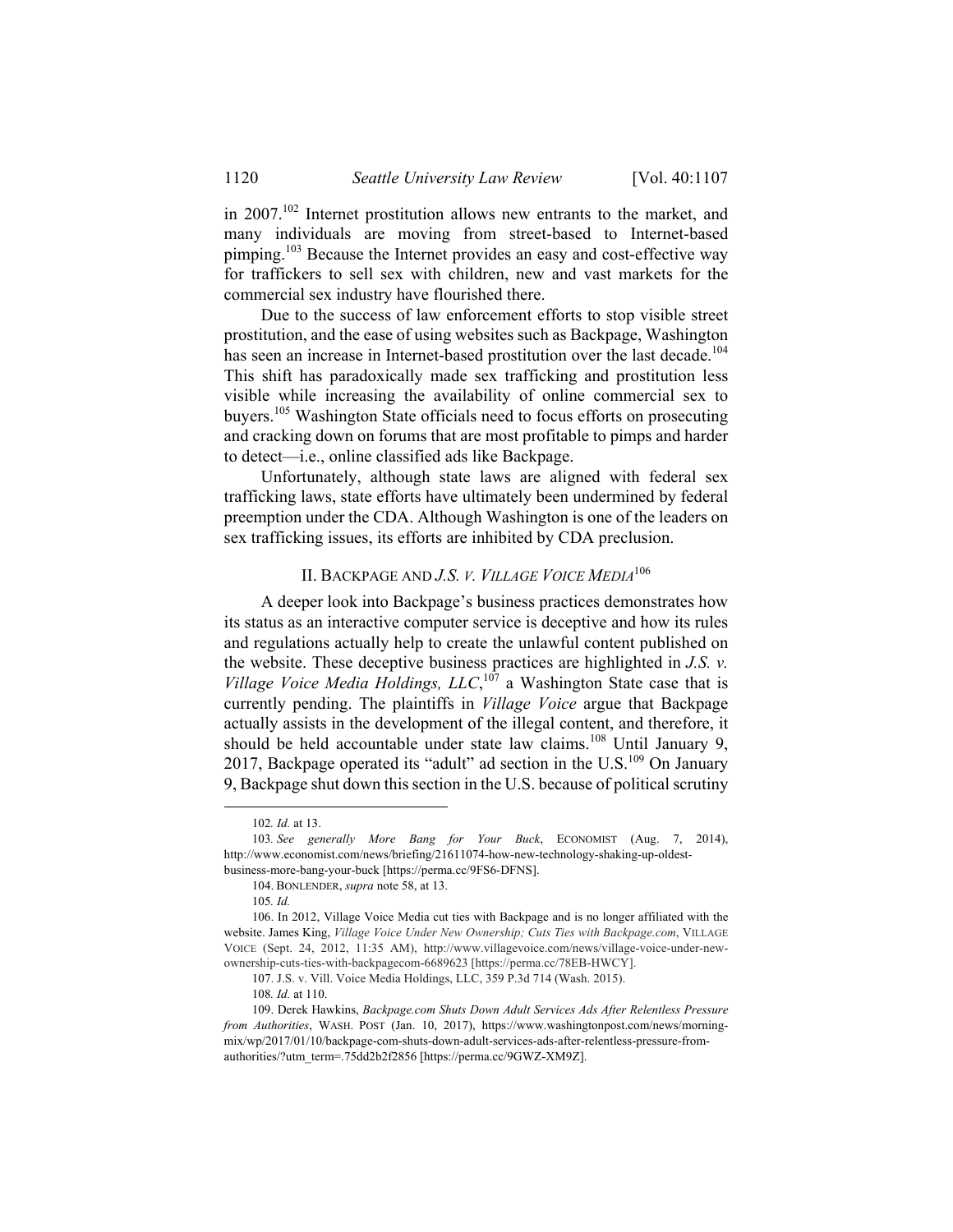from the federal government.<sup>110</sup> But the "adult" ad section still operates everywhere else in the world.<sup>111</sup> For purposes of this Note, this section discusses how Backpage operated successfully, prior to removing this section, while claiming an immunity defense under the CDA.

## *A. Backpage*

Backpage is an online classifieds forum that posts advertisements for sale by subject matter and geographical location.<sup>112</sup> The classifieds forum has an "adult" section, which includes an "escorts" section.<sup>113</sup> Backpage does not charge a fee for posting advertisements in most areas of the forum but does charge a fee for posting advertisements in the "adult" section.<sup>114</sup> This fee for "adult" ads ranges from \$12.00–\$17.00 per posting, with additional fees for each reposting of an "adult" ad, and additional fees for featuring the ad prominently on the right side of the website.<sup>115</sup> Backpage does not require those posting ads in the "adult" section to verify their identity.116 Backpage also does not require that those posting use a registered credit card linked with a name and address and accepts anonymous payments in the form of prepaid credit cards and pseudo-currencies such as Bitcoin.<sup>117</sup>

Backpage does not require age verification of an "escort" whose services are offered on the website.<sup>118</sup> The website will not accept an ad when the poster enters an age of less than eighteen, but it will permit the poster to immediately reenter an assumed age.<sup>119</sup> Likewise, Backpage does not require a verification of the telephone numbers posted in its "adult" ads and permits users to enter telephone numbers using any combination of character strokes, which is less traceable by law enforcement, rather than nominal numbers required in other sections of the website—for example, Backpage will allow "one2threeFOUR5six78Nine9" rather than " $123-456-7899$ ."<sup>120</sup> Backpage further protects poster anonymity because it does not require verification of their email addresses.<sup>121</sup>

 <sup>110</sup>*. Id.*

<sup>111</sup>*. See* BACKPAGE, http://www.backpage.com [https://perma.cc/6NGH-UA4B]; *see also*  BACKPAGE.COM'S KNOWING FACILITATION, *supra* note 19, at 45.

<sup>112</sup>*. See Seattle*, BACKPAGE, http://seattle.backpage.com [https://perma.cc/Q9P3-8BYZ].

<sup>113</sup>*. Id.*

 <sup>114.</sup> Doe *ex rel.* Roe v. Backpage.com, LLC, 104 F. Supp. 3d 149, 152 (D. Mass. 2015).

<sup>115</sup>*. Id.* 

<sup>116</sup>*. Id.* 

<sup>117</sup>*. Id.* 

<sup>118</sup>*. Id.* 

<sup>119</sup>*. Id.*

<sup>120</sup>*. Id.*

<sup>121</sup>*. Id.*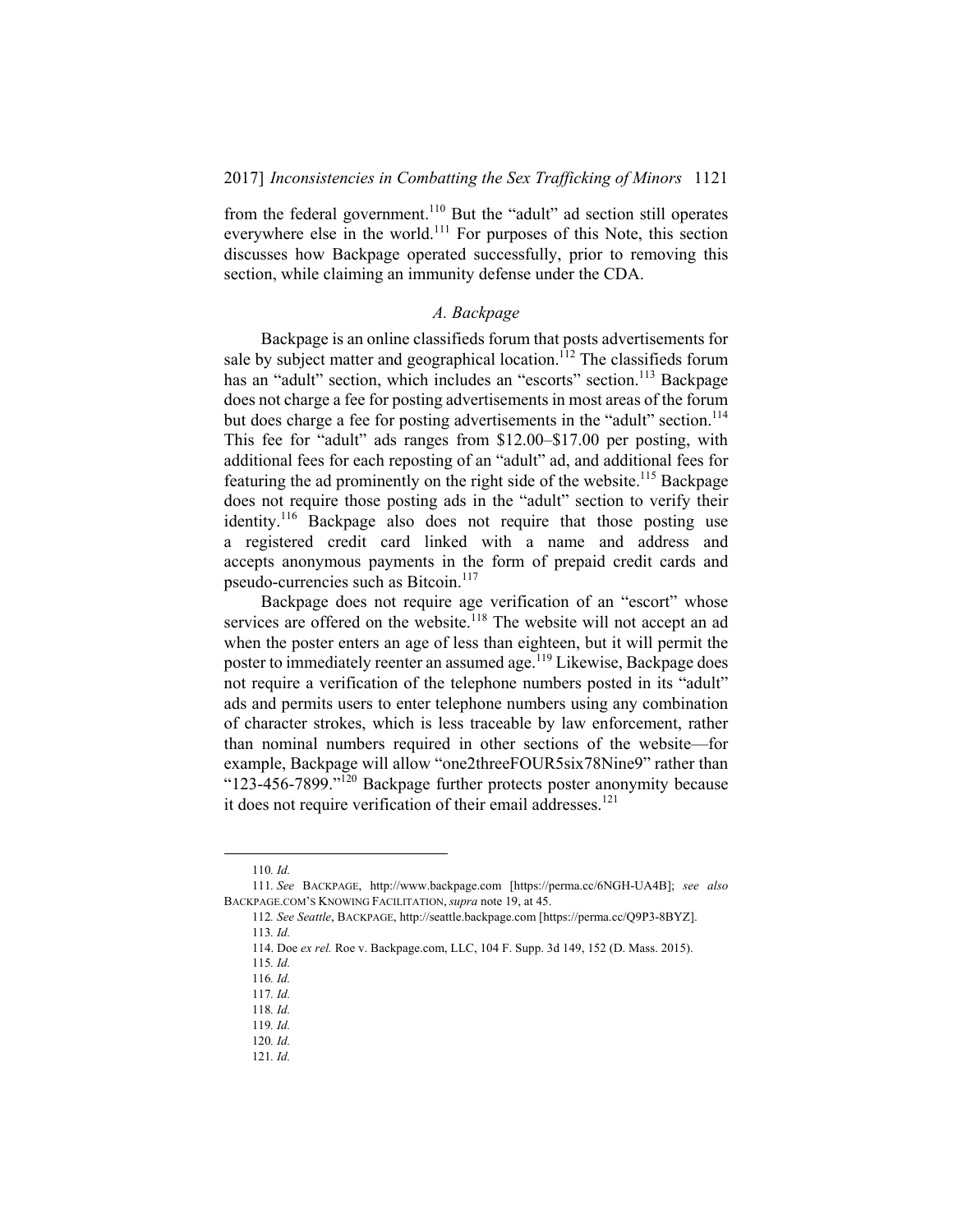Moreover, Backpage strips out metadata associated with photographs—such as the date, time, geolocation, and other identifying information—before publishing the photographs on its website, further preventing law enforcement from effectively searching for a repost of a photograph.122 Although Backpage has an automatic filtering system, which bars the use of certain words, it permits the use of suggestive phrases such as "girl," "young," "underage," and "fresh."123 The website also allows the use of recognizable abbreviations of forbidden words, such as "brly legal" and "high schl" (suggesting "barely legal" and "high school").<sup>124</sup> Additionally, at the direction of CEO Carl Ferrer, the company programmed an electronic filter to delete hundreds of words indicative of sex trafficking or prostitution.<sup>125</sup> By late 2010, Backpage's own internal estimate was that they were editing "70 to 80% of ads" in the "adult" ad section either manually or automatically.<sup>126</sup> In short, Backpage has not established appropriate safeguards against the sex trafficking of minors on its website. The vast majority of prosecutions for sex trafficking now involve online advertising, and most of those advertisements appear on Backpage.<sup>127</sup>

Despite the lack of precautions taken by Backpage, the company's general counsel, Liz McDougall, states that Backpage is actually helping prevent sex trafficking of minors.<sup>128</sup> McDougall reports that the employees remove advertisements from the site every month by running through a keyword filter.<sup>129</sup> Backpage says that employees manually review each advertisement submitted to the "adult" category in order to subjectively decide whether minors are depicted for illegal activity.130 Backpage then reports ads it suspects involve minors to the NCMEC each month.<sup>131</sup>

Although Backpage claims that it takes precautions to report the sex trafficking of minors, it is not taking the necessary steps to truly combat illegal depictions of minors. Backpage derives 90% of its revenue from sex ads, many of which solicit children.<sup>132</sup> Backpage's "monitoring"

 <sup>122</sup>*. Id.* 

<sup>123</sup>*. Id.*

<sup>124</sup>*. Id.*

 <sup>125.</sup> BACKPAGE.COM'S KNOWING FACILITATION, *supra* note 19, at 2.

<sup>126</sup>*. Id.* (citation omitted).

<sup>127</sup>*. See* Abigail Kuzma, *A Letter to Congress: The Communications Decency Act Promotes Human Trafficking*, 34 CHILD. LEGAL RTS. J. 23, 27–30 (2013).

 <sup>128.</sup> Erin Fuchs, *Here's a Heartbreaking Look at Child Sex Slavery in America*, BUS. INSIDER (Oct. 18, 2016, 6:00 PM), http://www.businessinsider.com/child-sex-trafficking-victims-suebackpage-2014-10 [https://perma.cc/PX59-LRKK].

 <sup>129.</sup> Silvano, *supra* note 29.

<sup>130</sup>*. Id.* 

<sup>131</sup>*. Id.* 

 <sup>132.</sup> Arrest Warrant, *supra* note 14, at 11.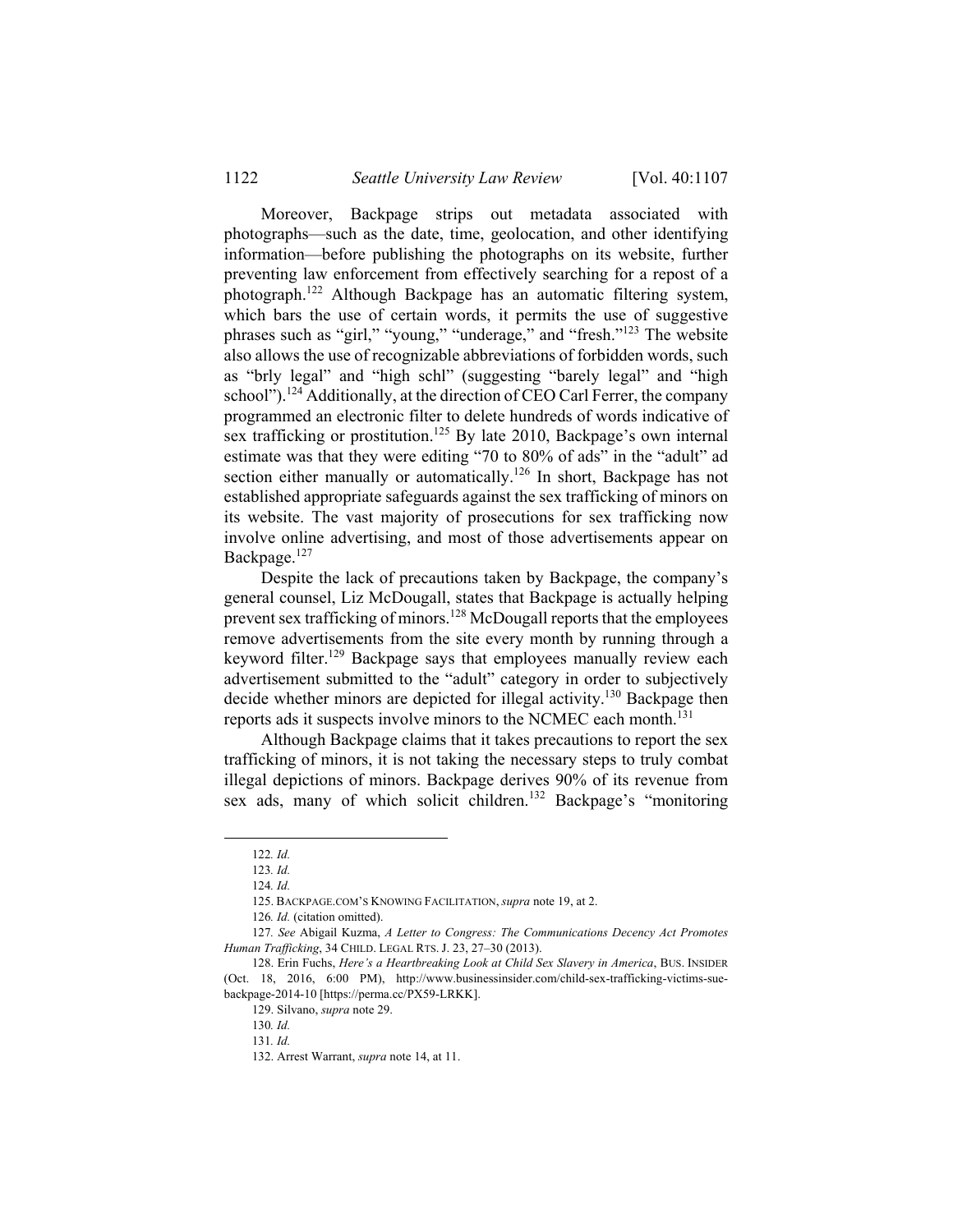program" rarely produces helpful information leading to the identification or rescue of exploited children, or to the prosecution of their traffickers.<sup>133</sup> "The number of investigations and prosecutions for which Backpage provides useful assistance is far outweighed by the number of illegal transactions that Backpage facilitates on a daily basis."134 And with sweeping immunity under the CDA, Backpage is allowed to substantially profit off of these ads and lacks any true incentive to implement necessary safeguards.

## *B. Washington State Case:* J.S. v. Village Voice Media

The Washington State Supreme Court has deviated from past precedent and has suggested that a website that was thought to be an "interactive computer service" could be held responsible under state law if it helped create the content, thus becoming an "information content provider" (content provider). Under the CDA, an interactive computer service is immune from suit under state law claims in relation to merely hosting such content on a website.<sup>135</sup> An interactive computer service passively displays content that is created by third parties.<sup>136</sup> Conversely, a content provider may be subject to state law liability in relation to the content it develops.137 A content provider may be responsible, in whole or in part, for developing the content on its website. Importantly, a website may simultaneously be a service and content provider with respect to different aspects of the site.<sup>138</sup>

*J.S. v. Village Voice Media Holdings LLC* turns on whether Backpage merely hosted advertisements or whether it also helped develop the content published. If Backpage merely hosted advertisements, it would be immune; if Backpage helped develop the content published, it would not be protected by CDA immunity. The facts of the case are as follows: ads featuring three minor girls, collectively named "J.S.," were posted on the defendants' website, collectively referred to as "Backpage."139 The three minor girls were raped multiple times by adult customers who responded to the ads.<sup>140</sup> J.S. then filed a complaint alleging state law claims

 <sup>133.</sup> Brief of Amicus Curiae Commonwealth of Massachusetts in Support of Plaintiffs' Opposition to Motion to Dismiss at 10, Jane Doe No. 1 v. Backpage.com (D. Mass. Feb. 20, 2015), (No. 14-13870-RGS) http://www.mass.gov/ago/docs/press/2015/backpage-amicus.pdf [https:// perma.cc/C5TF-QBHL].

<sup>134</sup>*. Id.* 

<sup>135</sup>*. See* J.S. v. Vill. Voice Media Holdings, LLC, 359 P.3d 714, 717 (Wash. 2015).

<sup>136</sup>*. Id.*

<sup>137</sup>*. Id.*

 <sup>138.</sup> Fair Hous. Council v. Roommates.com, 521 F.3d 1157, 1162–63 (9th Cir. 2008).

<sup>139</sup>*. Vill. Voice*, 359 P.3d at 716.

<sup>140</sup>*. Id.*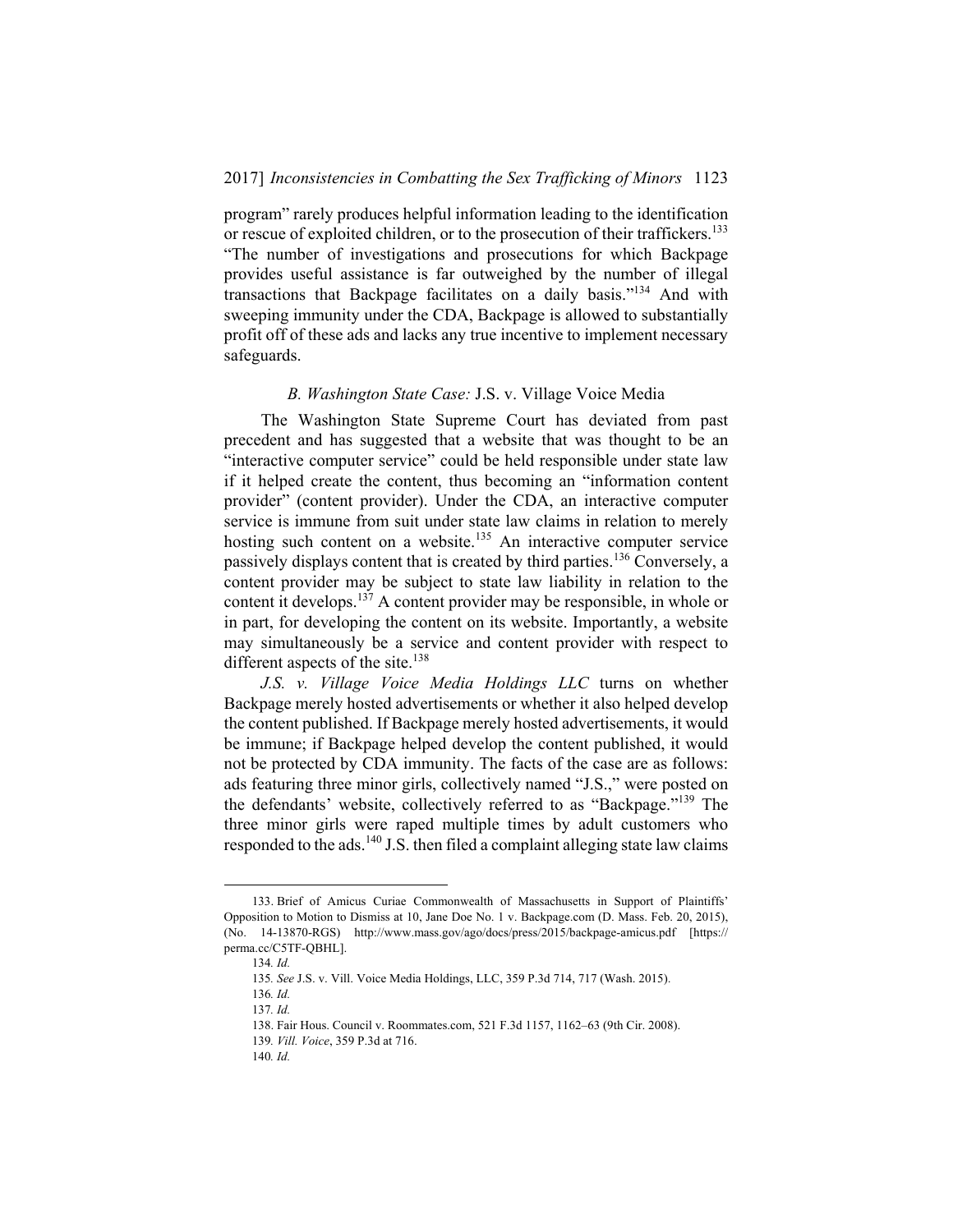for damages against Backpage.<sup>141</sup> The claims included negligence, outrage, sexual exploitation of children, ratification/vicarious liability, unjust enrichment, invasion of privacy, sexual assault and battery, and civil conspiracy.142 J.S. was featured in Backpage ads in the "adult" section. The ads were posted in accordance with instructions on Backpage's website, and all of the advertisements featuring J.S. complied with Backpage's content requirements.<sup>143</sup>

The heart of the dispute is whether Backpage should be held liable for the posts of the plaintiffs found on Backpage's website. Backpage moved to dismiss on the theory that it is immune from suit from J.S.'s state law claims because of CDA preemption.<sup>144</sup> J.S. countered by arguing that Backpage is not immune from suit because its advertisement posting rules were "designed to help pimps develop advertisements that can evade the unwanted attention of law enforcement, while still conveying the illegal message."145 The plaintiffs asserted that Backpage (1) created its unlawful escort hearings; (2) developed the unlawful content by making it useable and available; and  $(3)$  encouraged unlawful content.<sup>146</sup>

The trial court denied the motion to dismiss, although the plaintiffs' third argument was the only one to survive.<sup>147</sup> When Backpage moved for discretionary review, the Court of Appeals granted review and certified the case to the Supreme Court of Washington for direct review.<sup>148</sup> The appeal was taken from a ruling to dismiss a claim under CR 12(b)(6) and was reviewed de novo; thus, all of J.S.'s allegations were assumed to be correct along with any reasonable inferences.<sup>149</sup> The Court noted that for a 12(b)(6) motion to be granted, it must be "beyond a reasonable doubt that no facts exist that would justify recovery."<sup>150</sup>

The Washington State Supreme Court ruled against Backpage, denying a motion to dismiss the case based on the CDA immunity.<sup>151</sup> The Court's majority determined that J.S. pleaded a case and held that if the

 <sup>141</sup>*. Id.*

<sup>142</sup>*. Id.* 

<sup>143</sup>*. Id.*  144*. Id.*

<sup>145</sup>*. Id.* (citation omitted). 146*. Id.* at 725.

<sup>147</sup>*. Id.*

<sup>148</sup>*. Id.* at 726.

<sup>149</sup>*. Id.*

<sup>150</sup>*. Id.* at 716 (citation omitted).

<sup>151</sup>*. See id.* at 718. By contrast, the U.S Court of Appeals for the First Circuit recently rejected a similar theory in a separate lawsuit against Backpage. In *Jane Doe No. 1 v. Backpage.com, LLC*, 817 F.3d 12 (1st Cir. 2016), "the plaintiffs alleged that Backpage's platform, categories, and filters 'assist[ed] in the crafting, placement, and promotion of illegal advertisements offering plaintiffs for sale.'" BACKPAGE.COM'S KNOWING FACILITATION, *supra* note 19, at 8 (quoting Amended Complaint ¶ 4, Doe *ex rel.* Roe v. Backpage.com, LLC, No. 14-cv-13870, Doc. No. 9 (D. Mass. 2014)).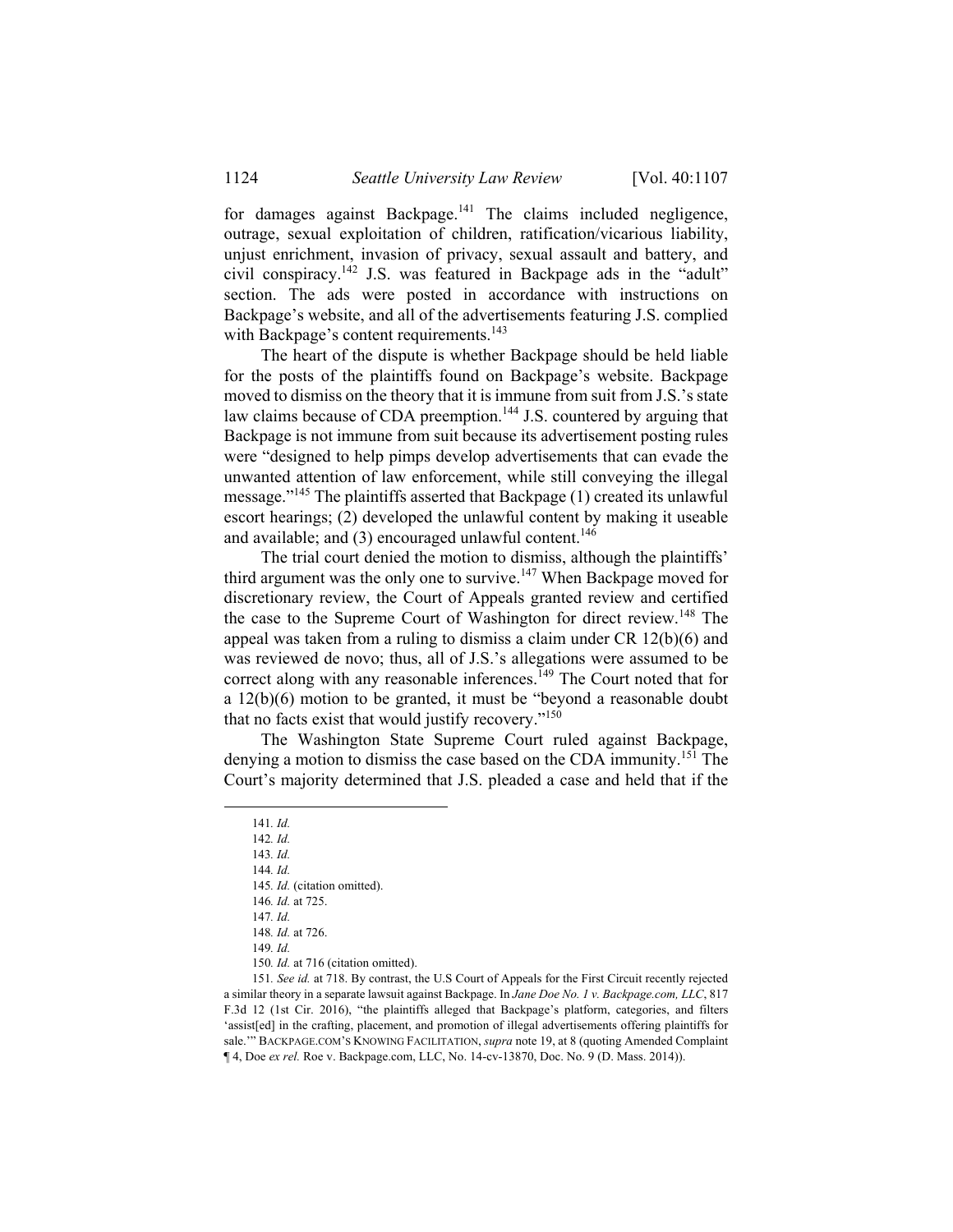plaintiffs' allegations are true, it would show that Backpage did more than maintain neutral policies and that it helped to develop the unlawful content because it "contribute[d] materially to the alleged illegality of the conduct."152 On the other hand, Justice McCloud, in her dissenting opinion, emphasized that Congress was aware of competing policy concerns and already weighed those competing policies when it enacted the CDA.153 Therefore, Justice McCloud concluded that the plaintiffs did not have a case and that precedent had settled the issue.<sup>154</sup> But in the end, the trial court's decision was affirmed and the case was remanded for further proceedings.<sup>155</sup> The case is currently pending to be heard on remand and trial is scheduled for May 22, 2017, in Pierce County Superior Court.156

## *C. Backpage CEO Carl Ferrer Arrested on Felony Pimping Charges*<sup>157</sup>

On October 6, 2016, Carl Ferrer, the CEO of Backpage, was arrested with pimping charges under California law.<sup>158</sup> Michael Lacey and James Larkin, former owners of Backpage, were arrested for the charge of conspiring to commit pimping under California law.159 California's DOJ alleges that there is probable cause to believe that since 2010, Ferrer, Lacey, and Larkin have knowingly received earnings from the prostitution of minors through Backpage.160 After Craigslist shut down its "adult services" category in 2012, Backpage took advantage of the increased traffic by raising fees and expanding to hundreds of cities throughout the world.<sup>161</sup> In late 2014, Ferrer bought Backpage through foreign shell companies<sup>162</sup> and created Backpage's new parent company, UGC Tech

 <sup>152.</sup> Fair Hous. Council v. Roommates.com, 521 F.3d 1157, 1168 (9th Cir. 2008); *Vill. Voice*, 359 P.3d at 718.

<sup>153</sup>*. Vill. Voice*, 359 P.3d at 724 (McCloud, J., dissenting).

<sup>154</sup>*. Id.* at 739.

<sup>155</sup>*. Id.* at 718. ("Given J.S.'s allegations, it does not appear 'beyond a reasonable doubt that no facts exist that would justify recovery' in this case, and, therefore, dismissal of J.S.'s claims under CR  $12(b)(6)$  is not appropriate.").

<sup>156</sup>*. See* J.S. v. Vill. Voice Media Holdings, LLC, Pierce County Superior Court Civil Case 12- 2-11362-4, LEGAL INFO. NETWORK EXCH., https://linxonline.co.pierce.wa.us/linxweb/Case/ CivilCase.cfm?cause\_num=12-2-11362-4 [https://perma.cc/7ND8-GUZH].

 <sup>157.</sup> Please note that this section contains allegations against the defendants and that Carl Ferrer, Michael Lacey, and James Larkin must be presumed innocent unless proven guilty.

 <sup>158.</sup> Supporting Memorandum of Points and Authorities at \*2, People v. Ferrer, No. 16FE109224 (Cal. Super. Ct. 2016), https://assets.documentcloud.org/documents/3149076/Notice-of-Demurrer-and-Demurrer.pdf [https://perma.cc/PB3H-TVX9] [hereinafter Supporting Memorandum].

 <sup>159.</sup> Arrest Warrant, *supra* note 14, at 2. Also, see *supra* INTRODUCTION for specific statistics on Backpage's profits.

 <sup>160.</sup> Arrest Warrant, *supra* note 14, at 2*.*

<sup>161</sup>*. Id.* at 3.

 <sup>162.</sup> BACKPAGE.COM'S KNOWING FACILITATION, *supra* note 19, at 42.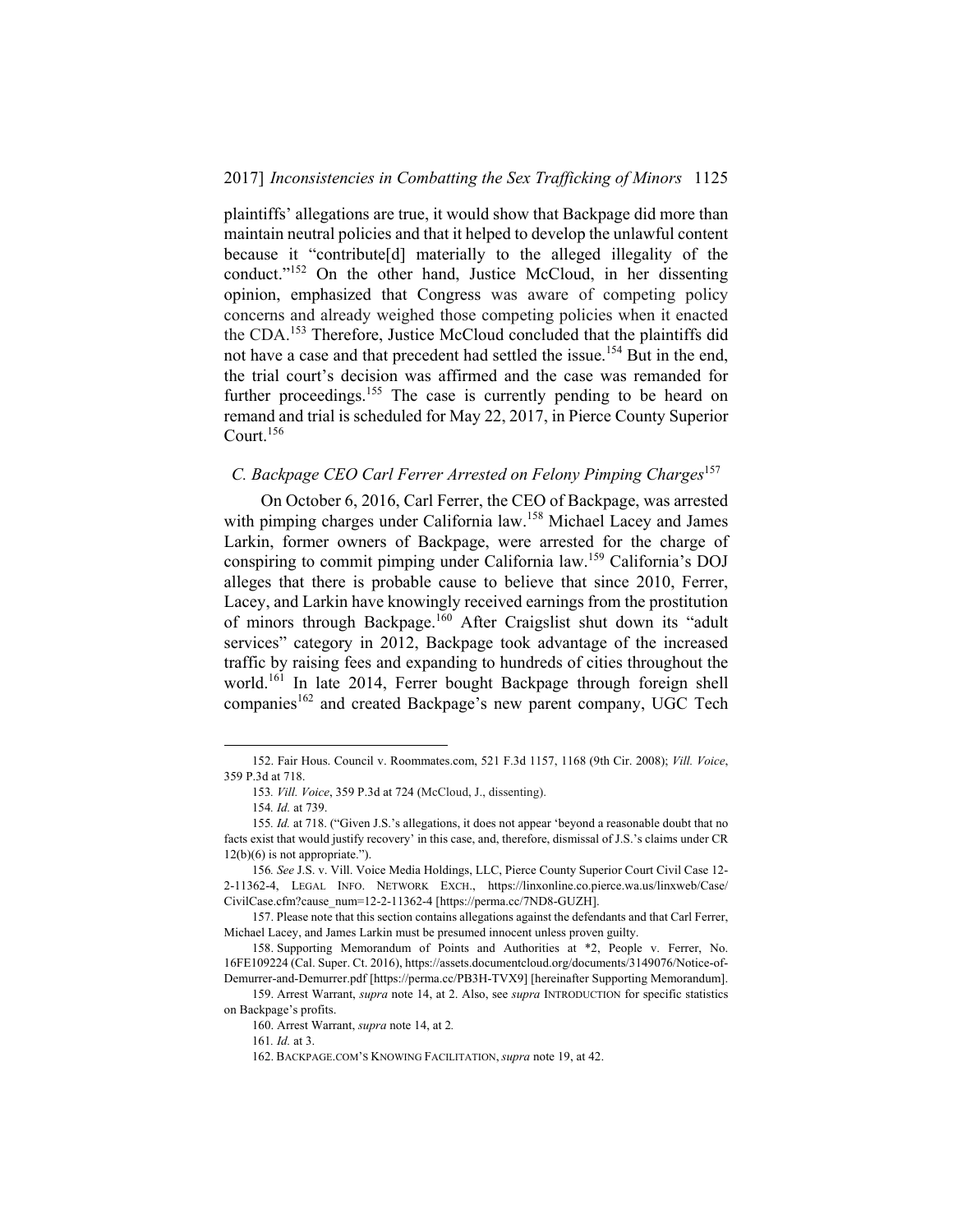Group C.V. (UGC), a Dutch company domiciled in Curacao.<sup>163</sup> Ferrer is the only named partner of UGC and remained the CEO of Backpage.<sup>164</sup> For Ferrer, this move was made in order to expand Backpage globally.<sup>165</sup>

In addition to making millions of dollars off the sale of "adult" ads on Backpage, Ferrer devised a way to promote Backpage by creating other prostitution-related sites.<sup>166</sup> These sites serve as an escort directory comprised entirely of Backpage users.<sup>167</sup> Allegedly, Ferrer took data from Backpage users to create content for Backpage-affiliated sites such as EvilEmpire.com and BigCity.com.<sup>168</sup> An investigation by the DOJ found that EvilEmpire.com featured photos and contact information from Backpage and offered no apparent way for users to submit content directly.<sup>169</sup> These schemes enabled Ferrer and his co-conspirators to expand Backpage's market of online sex advertising.<sup>170</sup>

There are numerous communications from the NCMEC and others informing Ferrer, Lacey, and Larkin about the number of children being exploited on Backpage.<sup>171</sup> Ferrer and other Backpage representatives have acknowledged the fact that prostitution occurs on Backpage but have attempted to evade culpability by claiming that they have mitigated criminal activity through their screening process.<sup>172</sup> At the same time, Ferrer has asked payment processing partners whether he

should not send email addresses to processors/banks when we do transactions? Example of customer email addresses: sexygirl69[redacted]l.com, porn\_star\_[redacted].com, Naked\_goddess[redacted].com. We could send an account number instead? Do banks see these email addresses when we send the transaction to the processor? We think for example Chase might block transactions for their card holders based on overtly sexy email address names.173

In July 2015, major credit cards stopped processing Backpage transactions. Backpage began to allow users to post "adult" ads for free while still collecting fees for promoted/sponsored ads and then created

 <sup>163</sup>*. Id.* at 47; Arrest Warrant, *supra* note 14, at 3.

 <sup>164.</sup> Arrest Warrant, *supra* note 14, at 3.

 <sup>165.</sup> BACKPAGE.COM'S KNOWING FACILITATION, *supra* note 19, at 44–45.

<sup>166</sup>*. Id.*

 <sup>167.</sup> Arrest Warrant, *supra* note 14, at 3.

<sup>168</sup>*. Id.*

<sup>169</sup>*. Id.*

<sup>170</sup>*. Id.*

<sup>171</sup>*. Id.* at 3–4.

<sup>172</sup>*. Id.* at 4.

<sup>173</sup>*. Id.* at 12.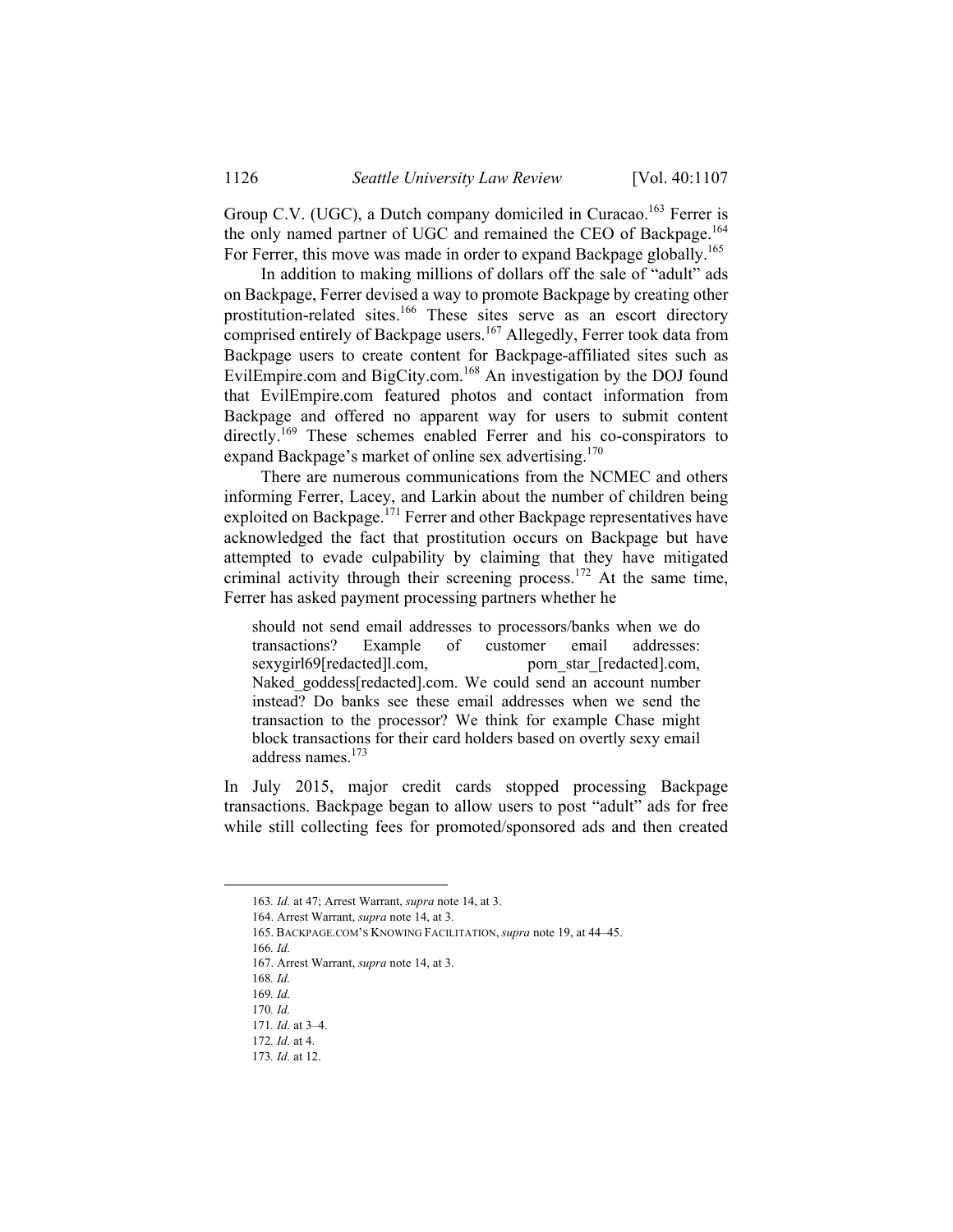## 2017] *Inconsistencies in Combatting the Sex Trafficking of Minors* 1127

complex payment processing procedures to avoid detection from financial institutions.174

Ferrer, Lacey, and Larkin argue that they have no culpability for the exploitation of minors. Attorneys for Ferrer, Lacey, and Larkin have carefully crafted arguments to counter the felony pimping charges.<sup>175</sup> Attorney James C. Grant begins by writing, "The AG's Complaint and theory of prosecution are frankly outrageous. The AG seeks to impose criminal liability on a website simply because it published and received fees for third-party ads."176 To combat these charges, Grant has raised First Amendment arguments and asserted CDA immunity.<sup>177</sup> He argues that the "First Amendment . . . expressly precludes state authorities from imposing criminal liability on parties that publish or distribute speech absent proof of scienter, *i.e.*, *that the publisher knew the specific information published was unlawful*."178 In regards to the Section 230 immunity, Grant states, "[T]he AG's theory expressly violates Section 230, which Congress enacted twenty years ago to preserve and promote free speech on the Internet by immunizing website operators from liability for publishing content provided by third-party users. Section 230 preempts all contrary state laws—including state criminal laws."179 The attorney's argument relies on the presumption that Ferrer, Lacey, and Larkin did not know "*the specific information published was unlawful*" and that they did not assist in the creation of the illegal content.<sup>180</sup> The second argument involving the CDA is also the crux of the Washington case, *J.S. v. Village Voice Media Holdings LLC*.

## 1. California's Department of Justice Investigation

Since 2012, the NCMEC has worked on more than 400 cases involving children sold for commercial sex on Backpage.<sup>181</sup> The NCMEC has reported more than 2,900 instances to California law enforcement where suspected child sex trafficking occurred via Backpage during that same time period.<sup>182</sup> The California DOJ began investigating Backpage in 2013 because of these reports from the NCMEC and news stories of

 <sup>174</sup>*. Id.*

<sup>175</sup>*. Id.*

 <sup>176.</sup> Supporting Memorandum, *supra* note 158, at 1.

<sup>177</sup>*. Id.*

<sup>178</sup>*. Id.* (emphasis added).

<sup>179</sup>*. Id.* at 1–2.

<sup>180</sup>*. Id.* at 1 (emphasis added).

 <sup>181.</sup> Arrest Warrant, *supra* note 14, at 5.

<sup>182</sup>*. Id.*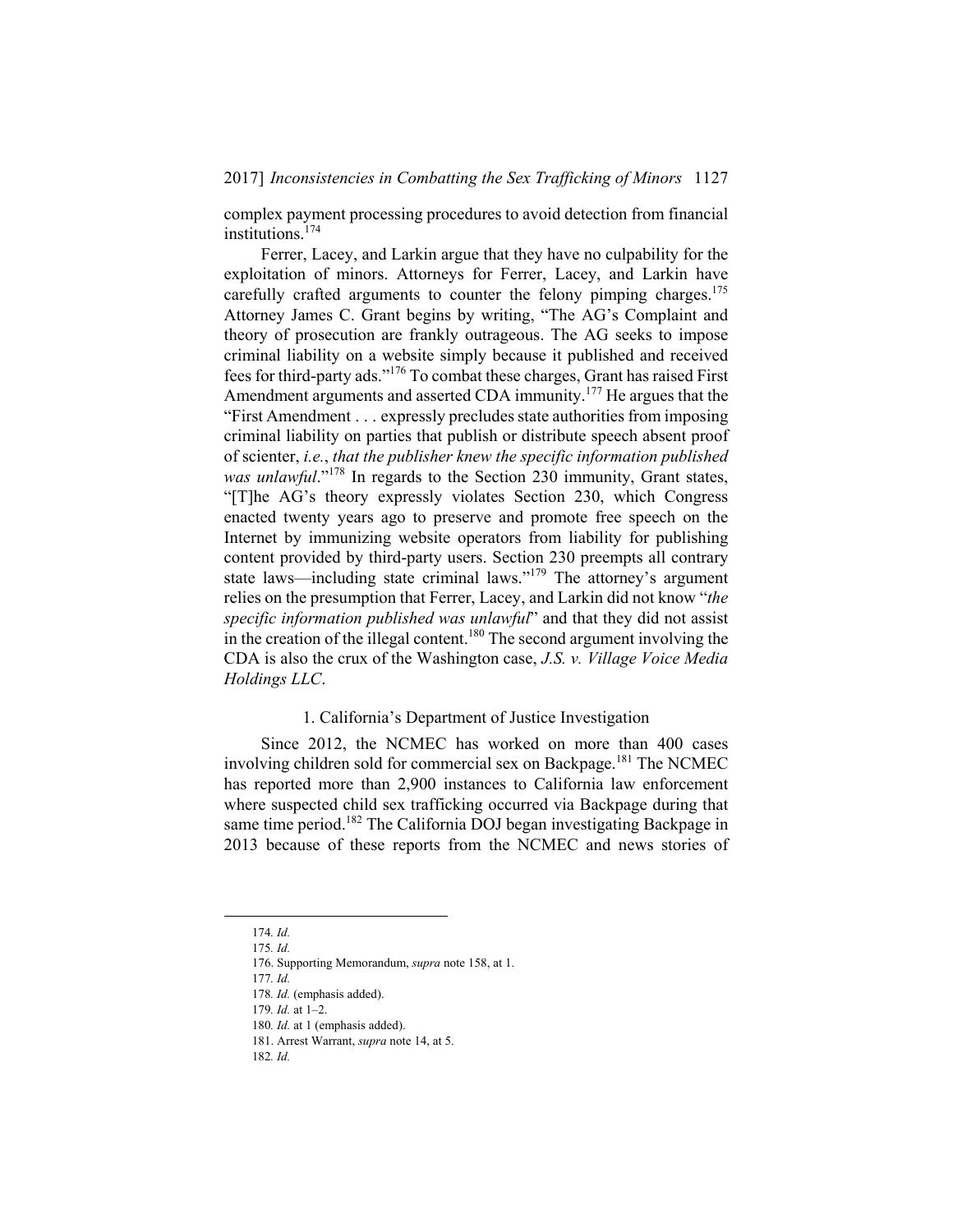children who were repeatedly exploited for commercial sex on Backpage.<sup>183</sup>

Some of the California DOJ's observations are as follows. In May 2014, the California DOJ conducted an undercover sting operation, which involved an undercover agent responding to an "adult escort" ad listed on Backpage.<sup>184</sup> Agents arranged several "dates" with these "escorts," each resulting in meeting in a hotel room and the "escort" negotiating sex acts for money with the undercover agent.<sup>185</sup> The agents were thus able to confirm that the sole purpose of the "escort" ad posted on Backpage was to offer money in exchange for sex.<sup>186</sup>

In March 2015, California DOJ Special Agent Brian Fichtner created advertisements on Backpage.<sup>187</sup> One of the ads was posted in the "escort" section, offering adult companionship for money.<sup>188</sup> The special agent also posted an ad for the sale of a sofa in the "buy, sell, trade" section.<sup>189</sup> Backpage offers an upgrade of an ad for an additional fee, allowing the ad to be automatically reposted to the top of the page several times.<sup>190</sup> For the special agent to upgrade the ad in the "escort" section, it cost \$111.20; to upgrade the ad in the "buy, sell, trade" section, it cost  $$1.22$ <sup>191</sup> The responses to the "escort" ad began minutes after going live.<sup>192</sup> There were hundreds of inquiries for the "escort" ad requesting sexual acts; there was only one inquiry for the sofa.<sup>193</sup>

Later, Special Agent Fichtner personally reported his "escort" ad to Ferrer and to abuse@backpage, at which point the ad was taken down.<sup>194</sup> Other posts put up by Agent Fichtner, containing sexual verbiage such as "cum" and "quickie," were similarly taken down by Backpage because the words were "forbidden in this category"; but other posts, including verbiage such as "come" and "quick session," were alternatively submitted and accepted for use in ads on Backpage.<sup>195</sup> Furthermore, although Backpage restricted the sexual verbiage in Agent Fichtner's undercover ad, when he conducted random searches he viewed numerous "escort" ads that contained photos and videos of fully nude individuals simulating

- 183*. Id.* at 4.
- 184*. Id.* at 5.
- 185*. Id.*
- 186*. Id.*
- 187*. Id.*
- 188*. Id.*
- 189*. Id.*
- 190*. Id.*
- 191*. Id.* 192*. Id.*
- 193*. Id.*
- 194*. Id.* at 6.
- 195*. Id.* at 6–7.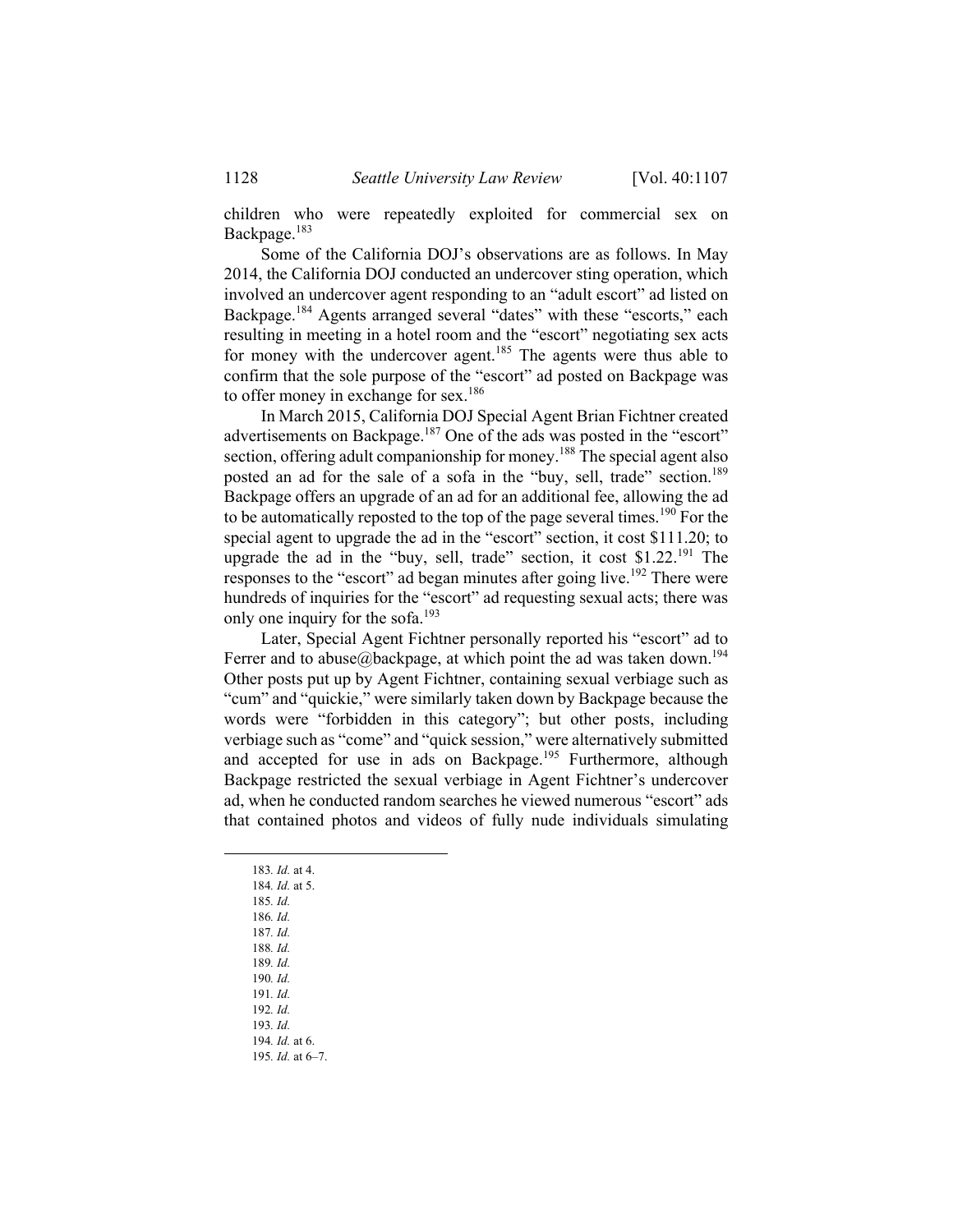and/or performing sexual acts.<sup>196</sup> In Agent Fichtner's declaration in support of an arrest warrant, Fichtner stated, "B[ackpage] states they moderate their ads and implement a policy against posting obscene or lewd and lascivious graphics and photographs, however, my personal observations have indicated otherwise."197

## 2. Court's Final Ruling on Ferrer

On December 9, 2016, the Honorable Judge Michael G. Bowman granted Carl Ferrer, Michael Lacey, and James Larkin's demurrer, dismissed their charges, and exonerated their bonds.<sup>198</sup> Judge Bowman stated that the "[c]ourt understands the importance and urgency in waging war against sexual exploitation."<sup>199</sup> But, he further opined, regardless of the grave potential of harm that results from the conduct of Carl Ferrer, Michael Lacey, and James Larkin, "Congress has precluded liability for online publishers for the action of publishing third party speech and thus provided for both a foreclosure from prosecution and an affirmative defense at trial."200 Judge Bowman concluded, "it is for Congress, not this [c]ourt, to revisit." Again, this is an example where courts have not deviated from precedent in fear of its effect on the CDA.<sup>201</sup>

## *D. Backpage Shuts Down "Adult" Ads*

For more than twenty months, the Permanent Subcommittee on Investigations for the U.S. Senate investigated the problem of online sex trafficking.202 The investigation led the Subcommittee to focus on Backpage.<sup>203</sup> The Subcommittee made three principal findings.<sup>204</sup> First, "Backpage has knowingly concealed evidence of criminality by systematically editing its 'adult' ads."<sup>205</sup> Through subpoenas, the Subcommittee found that Backpage internally estimated that it was editing "70 to 80% of the ads" in the adult section either manually or automatically.206 Second, "Backpage knows that it facilitates prostitution

 <sup>196</sup>*. Id.* at 7.

<sup>197</sup>*. Id.* For a more detailed account of *some* of the Backpage victims, see Arrest Warrant, *supra*  note 14, at 7–11.

 <sup>198.</sup> Court's Final Ruling on Demurrer at \*1, People v. Ferrer, No. 16FE019224 (Cal. Super. Ct. 2016), http://courthousenews.com/wp-content/uploads/2016/12/Backpage-Order.pdf [https:// perma.cc/N5KV-8W5V].

<sup>199</sup>*. Id.* at 14–15.

<sup>200</sup>*. Id.* at 15.

<sup>201</sup>*. Id.*

 <sup>202.</sup> BACKPAGE.COM'S KNOWING FACILITATION, *supra* note 19, at 1.

<sup>203</sup>*. Id.*

<sup>204</sup>*. Id.* at 2.

<sup>205</sup>*. Id.*

<sup>206</sup>*. Id.*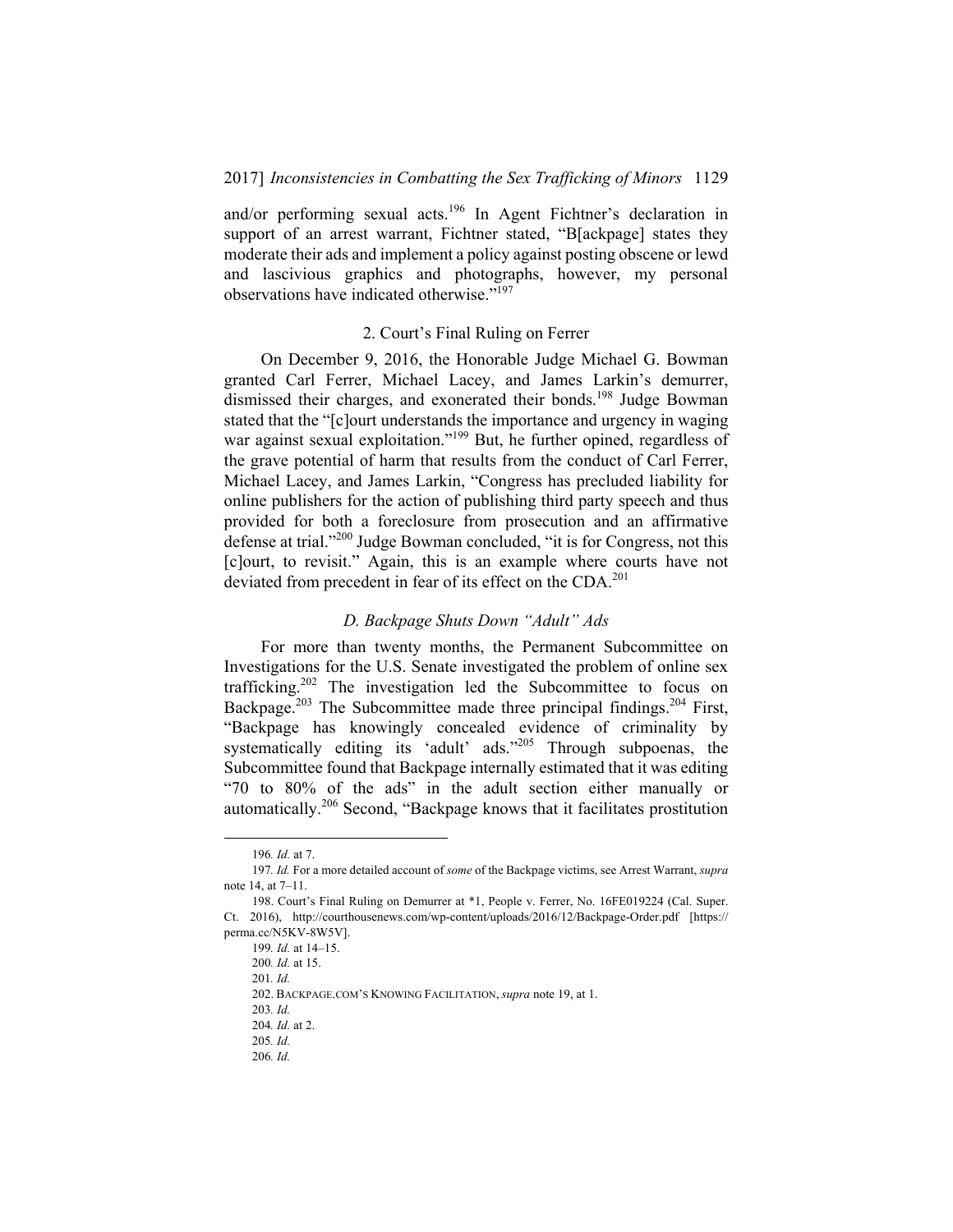and child sex trafficking."207 "Backpage moderators told the Subcommittee that everyone at the company knew the adult-section ads were for prostitution and their job was to 'put[] lipstick on a pig' by sanitizing them."<sup>208</sup> Third, although Backpage was sold to an undisclosed foreign company in 2014, "the true beneficial owners of the company are James Larkin, Michael Lacey, and Carl Ferrer."209 Lacey and Larken lent Ferrer more than \$600 million to purchase Backpage from them.<sup>210</sup> According to the consultant who structured the deal, the transaction provides no tax benefits.211 "Instead, it serves only to obscure Ferrer's United States-based ownership and conceal Lacey and Larkin's continued beneficial ownership."212

After the Senate's findings, Backpage<sup>213</sup> closed its "adult" ad section in the U.S.<sup>214</sup> on January 9, 2017.<sup>215</sup> Backpage stated that the scrutiny they received from the site by government officials has made it too costly for them to keep operating the adult section in the  $U.S.<sup>216</sup>$  Backpage rejected the Subcommittee's findings and claimed that its decision to shut down the adult section was the result of "unconstitutional government censorship."217 Backpage also said, "For years, the legal system protecting freedom of speech prevailed, but new government tactics, including pressuring credit card companies to cease doing business with Backpage, have left the company with no other choice but to remove the content in the United States." <sup>218</sup> Backpage responded to the Subcommittee stating,

This act of censorship will not reduce the problem of human trafficking, and those who suggest otherwise are deluding themselves and their constituencies. Instead, it undermines efforts by Backpage.com to cooperate with law enforcement and provide information to identify, arrest and prosecute those who engage in human trafficking. We are gratified by the supportive messages of appreciation from law enforcement across the country with whom we have worked to identify, arrest, and prosecute criminals. Second, it

 213. To view more of Backpage's arguments, see Press Release, Backpage.com Removes Adult Content Due to Unconstitutional Government Censorship. . . . Vows to Fight First Amendment Battles (Jan. 9, 2017), http://www.backpage.com/classifieds/Media [https://perma.cc/BY5H-4K2X].

 214. Backpage's "adult" section is still up and running in other countries. *See* BACKPAGE, *supra* note 111; *see also* BACKPAGE.COM'S KNOWING FACILITATION, *supra* note 19, at 45.

216*. Id.*

217*. Id.*

218*. Id.* (citation omitted).

 <sup>207</sup>*. Id.* at 3.

<sup>208</sup>*. Id.*

<sup>209</sup>*. Id.*

<sup>210</sup>*. Id.*

<sup>211</sup>*. Id.*

<sup>212</sup>*. Id.*

 <sup>215.</sup> Hawkins, *supra* note 109.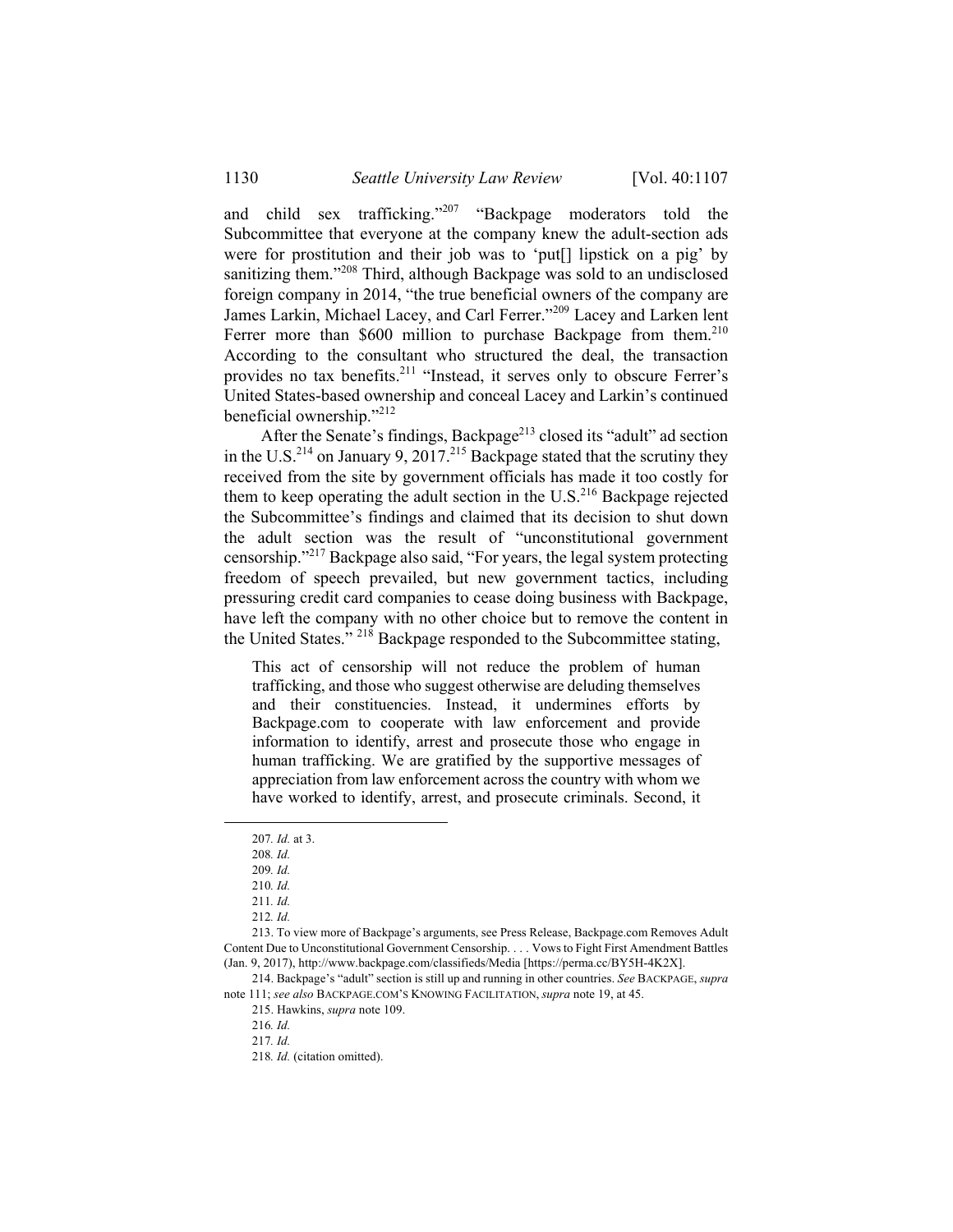#### 2017] *Inconsistencies in Combatting the Sex Trafficking of Minors* 1131

will not end the fight for online freedom of speech. Backpage.com will continue to pursue its efforts in court to vindicate its First Amendment rights and those of other online platforms for third party expression.<sup>219</sup>

Backpage's counsel wrote to the Subcommittee and said that Congress had interfered with its First Amendment privileges by subpoenaing documents on what material it would and would not publish.220 The letter also stated:

Backpage and the people who work for the company agree that human trafficking is abhorrent and should be eradicated. That is why Backpage has spent thousands of hours and millions of dollars working with, and at times training, the front lines of law enforcement in seeking to bring to justice those who impermissibly sought to use the Internet as a platform to commit abhorrent crimes.<sup>221</sup>

Disclaimers now appear on Backpage's "adult section" reading "CENSORED" in red letters and that "[t]he government has unconstitutionally censored this content."222 Backpage also has posted links on its website with information on how to "protect free speech." It has also posted a donation link to the Children of the Night (an organization dedicated to rescuing children from prostitution) and a hashtag to support free speech (#FREESPEECH #BACKPAGE).<sup>223</sup> In response to Backpage shutting down the "adult" section, Senators Rob Portman (R–Ohio) and Claire McCaskill (D–Mo.) reportedly said, "Backpage's decision to close the adult section showed that it was 'complicit' in online sex trafficking."224 "Backpage's response wasn't to deny what [the Subcommittee] said. It was to shut down their site . . . That's not 'censorship'—it's validation of our findings."<sup>225</sup>

 <sup>219.</sup> Statement of Backpage.com Regarding the U.S. Permanent Subcommittee on Investigations' Censorship of Adult Classified Advertisements (Jan. 9, 2017), http://www.backpage.com/statements/Backpage-Statement-20170109.pdf [https://perma.cc/4BHQ-AP6B].

 <sup>220.</sup> Letter from Stanley M. Brand et al., Counsel for Backpage, to Senate Permanent Subcommittee on Investigations (Jan. 9, 2017), http://www.backpage.com/statements/Backpage-Letter-to-Committee-20170117.pdf [https://perma.cc/X283-V3QR].

<sup>221</sup>*. Id.*

<sup>222</sup>*. See Seattle Adult Entertainment*, BACKPAGE, http://seattle.backpage.com/FemaleEscorts/ classifieds/Censored?category=4443 [https://perma.cc/HZ4E-6E9P].

<sup>223</sup>*. Id.*

 <sup>224.</sup> Hawkins, *supra* note 109.

<sup>225</sup>*. Id.*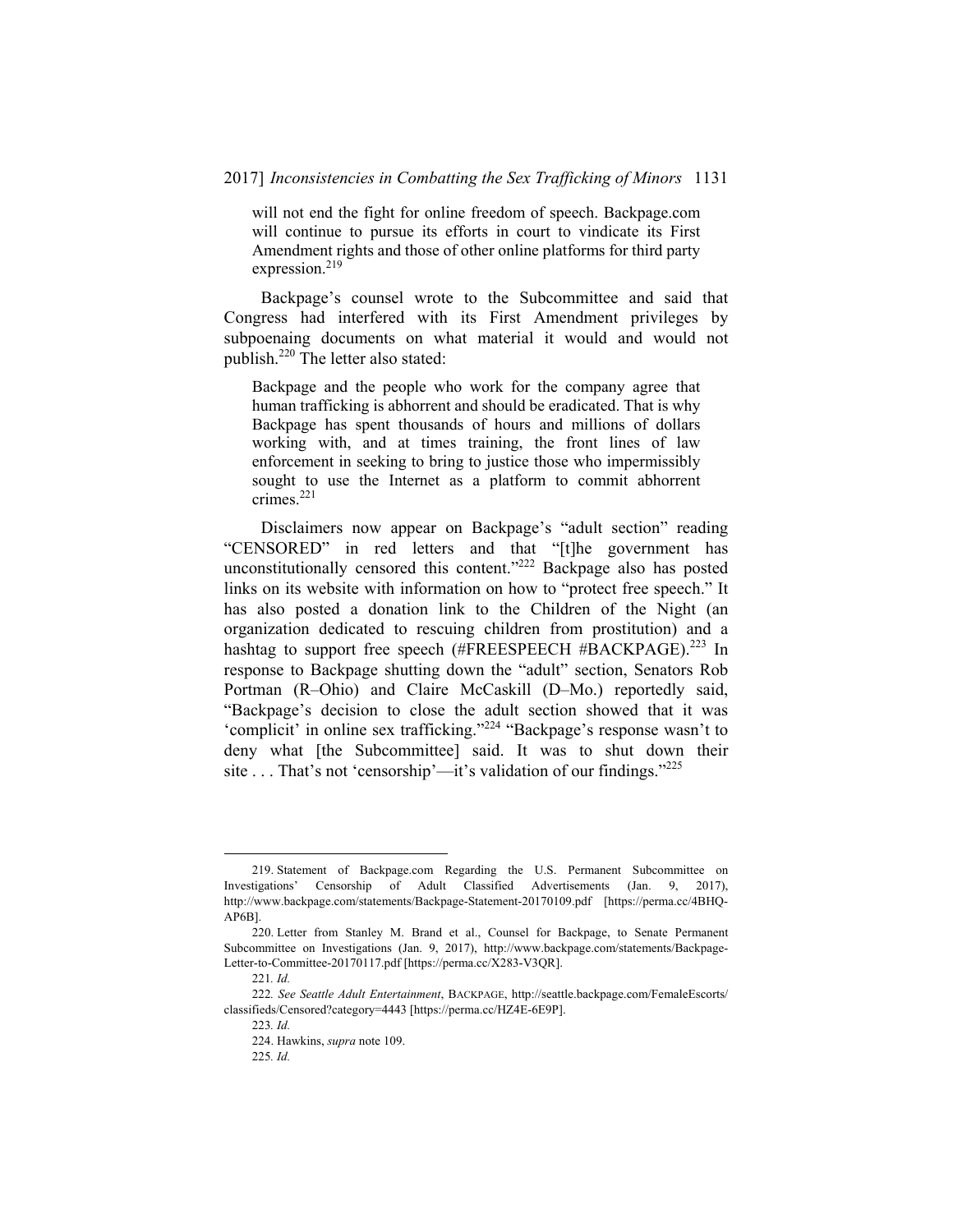### III. CRITIQUE

The CDA has classified an interactive computer service to include a wide-range of websites that host third-party content, including eBay.com, Amazon.com, and AOL.com.<sup>226</sup> Backpage has been identified as an interactive computer service, allowing it to use broad immunity as a defense to state law claims for the sex trafficking of minors.<sup>227</sup> A look into Congress's intent when drafting the CDA suggests that the CDA was not meant to provide immunity to users like Backpage. Backpage is clearly more than a mere interactive computer service; it actually assists in creating the unlawful content. Courts refuse to adopt this interpretation because of precedent.<sup>228</sup> But federal and state leaders have voiced their disapproval of Backpage and its business practices, $229$  and those federal leaders have the power to address this. Congress needs to amend the CDA to clarify to whom it is intended to provide immunity from liability.

## *A. The Communications Decency Act*

The Communications Decency Act of 1996 was one of Congress's first attempts to regulate the growing medium of the Internet.<sup>230</sup> The purpose of the CDA is to promote the development of the Internet, to protect children from obscene and objectionable content, and to ensure the enforcement of federal criminal  $laws.<sup>231</sup>$  As stated in the statutory language, the purpose is

to promote the continued development of the Internet [and] to preserve the vibrant and competitive free market that presently exists for the Internet [and] to remove disincentives for the development and utilization of blocking and filtering technologies that empower parents to restrict their children's access to objectionable or inappropriate online material [and] to ensure vigorous enforcement of Federal criminal laws to deter *and punish trafficking in obscenity, stalking, and harassment by means of computer*. 232

These provisions in the statutory text indicate that Congress was concerned about both the development of the Internet *and* the protection of children.<sup>233</sup>

 <sup>226.</sup> Silvano, *supra* note 29, at 386.

<sup>227</sup>*. See* Court's Final Ruling on Demurrer, *supra* note 198, at \*14–15.

<sup>228</sup>*. See id.* "[I]t is for Congress, not this Court, to revisit." *Id.* at 15.

<sup>229</sup>*. See* BACKPAGE.COM'S KNOWING FACILITATION, *supra* note 19, at 1–2.

 <sup>230. 47</sup> U.S.C. § 230 (2014).

 <sup>231.</sup> BACKPAGE.COM'S KNOWING FACILITATION, *supra* note 19, at 7.

 <sup>232. 47</sup> U.S.C. § 230 (b)(1)–(5) (emphasis added).

 <sup>233.</sup> Congressional Record states, "Sexual Crimes Against Children Prevention: House agreed to the Senate amendment to H.R. 1240, to combat crime by enhancing the penalties for certain sexual crimes against children—clearing the measure for the President." 141 CONG. REC. D1451 (daily ed.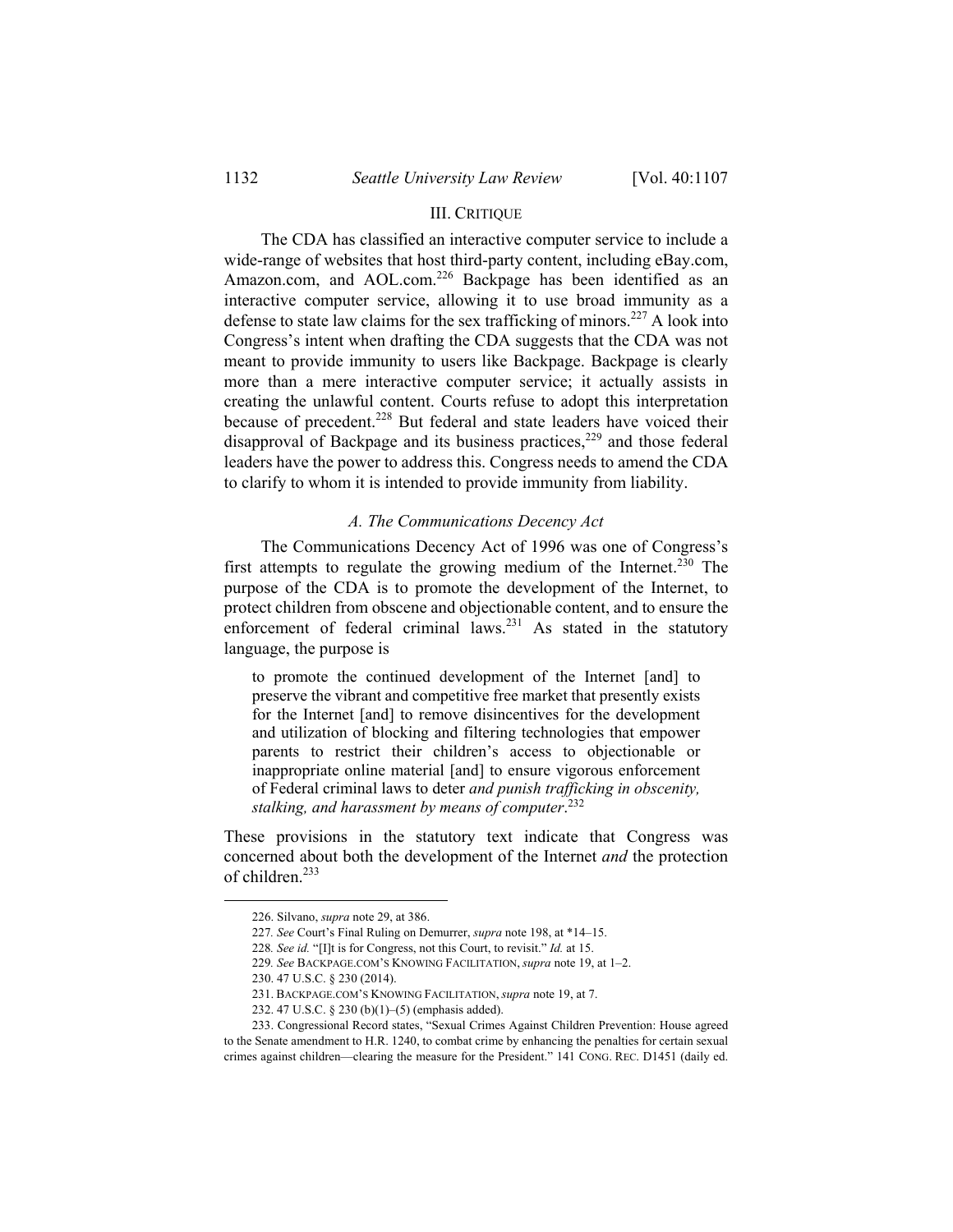### 2017] *Inconsistencies in Combatting the Sex Trafficking of Minors* 1133

Definitions and distinctions of key terms in the CDA are important to determine who is eligible for immunity under the Act. An "information content provider" is "any person or entity responsible, in whole or in part, for the creation or development of information provided through the Internet or any other interactive computer service."<sup>234</sup> An "interactive computer service," on the other hand, is "any information service, system, or access software provider that provides or enables computer access by multiple users to a computer server, including specifically a service or system that provides access to the Internet and such systems operated or services offered by libraries or educational institutions."<sup>235</sup> Under the CDA, an information content provider may be subject to state law liability in relation to content that it develops, but an interactive computer service is immune from suit for state law claims in relation to merely hosting such content on its website.<sup>236</sup> A website operator does not "develop" content simply by maintaining neutral policies prohibiting or limiting certain content.<sup>237</sup>

The CDA also provides that "[n]o cause of action may be brought and no liability may be imposed under any State or local law that is inconsistent with this section."238 Additionally, the Supremacy Clause of the Constitution declares that federal legislation is "the supreme Law of the Land." Thus, federal legislation can create legal obligations on state law, which preempts states from making statutes that are in conflict with it.239 In regards to immunity from civil liability, the CDA states:

No provider or user of an interactive computer service shall be held liable on account of any action voluntarily taken *in good faith to restrict access to or availability of material that the provider or user considers to be obscene*, lewd, lascivious, filthy, excessively violent,

Dec. 12, 1995); 104 CONG. REC. S2308-01 (daily ed. June 14, 1995) (statement of Sen. Coats: "Mr. President, all you have to do is pick up the telephone and call the FBI, ask their child exploitation task force about the volume of over-the-Internet attempts to seduce, abuse, and lure children into pornography and sexual exploitation"); 141 CONG. REC. H8470 (daily ed. Aug. 4, 1995) (statement of Rep. Cox: "We want to encourage people like Prodigy, like CompuServe, like America Online, like the new Microsoft network, to do everything possible for us, the customer, to help us control, at the portals of our computer, at the front door of our house, what comes in and what our children see").

 <sup>234. 47</sup> U.S.C. § 230(f)(3).

 <sup>235. 47</sup> U.S.C. § 230(f)(2).

<sup>236</sup>*. See* Carafano v. Metrosplash.com, Inc., 339 F.3d 1119, 1123 (9th Cir. 2003); *see also* 47 U.S.C. § 230(c)(1) ("No provider or user of an interactive computer service shall be treated as the publisher or speaker of any information provided by another information content provider.").

<sup>237</sup>*. See, e.g.*, Dart v. Craigslist, 665 F. Supp. 2d 961, 968–69 (N.D. Ill. 2009).

 <sup>238. 47</sup> U.S.C. § 230(e)(3).

 <sup>239.</sup> U.S. CONST. art. VI, § 2.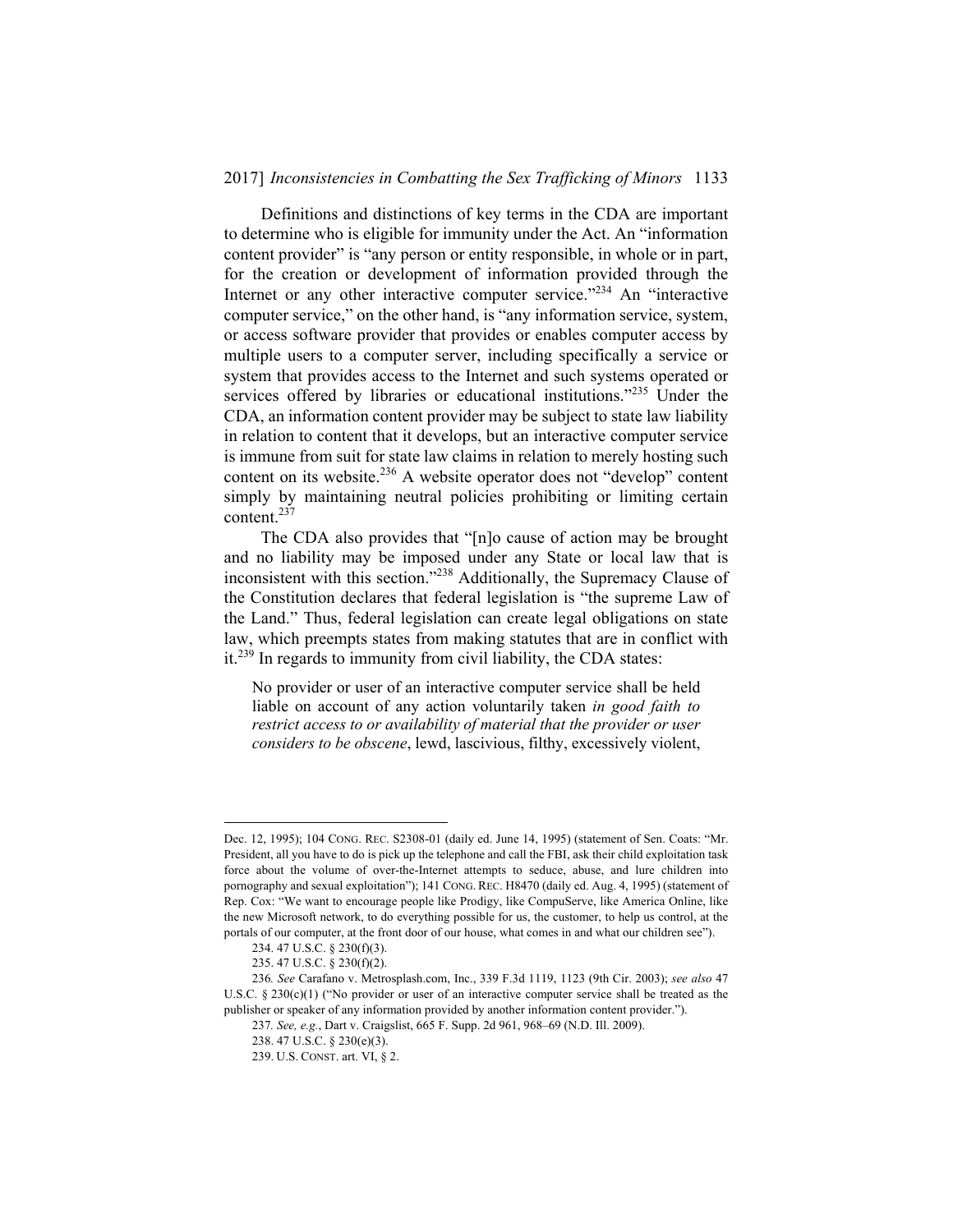harassing, or otherwise objectionable, whether or not such material is constitutionally protected.240

Unfortunately, courts have interpreted the CDA so broadly that they have granted immunity to interactive computer services who maintain minimal efforts at monitoring offensive or unlawful third-party content—making the threshold of what constitutes a "good faith effort" to be very little action as long as the appearance of regulation is maintained.<sup>241</sup>

As long as sex ads on a classified-ads websites like Backpage are created by a third-party user, websites like Backpage will have immunity from civil and criminal liability.<sup>242</sup> The exception to this rule is when an interactive computer service provider crosses the line between acting neutrally to actually publishing the content because its rules and regulations assist in the creation of illegal content.<sup>243</sup> This is the fine line that Backpage has been walking, and that line keeps getting thinner and thinner with CEO Carl Ferrer's actions to maximize profits off the "escorts" section.

As a result of court interpretations of the CDA, state laws that try to combat sex trafficking over the Internet have been unsuccessful because websites such as Backpage have been able to circumvent liability by claiming a blanket immunity. An example of this is *Doe ex rel. Roe v. Backpage.com, LLC*, where the court dismissed state law claims brought by three minors who sought redress for having been victims of sex trafficking.244 The court in that case, like many others, held that "Congress has made the determination that the balance between suppression of trafficking and freedom of expression should be struck in favor of the latter in so far as the Internet is concerned."245

### *B. In Favor of the Broad Immunity*

Those who oppose holding interactive computer services liable have similar concerns. One argument is that before the CDA was passed, "Congress weighed the competing policies of fostering robust interactive service provider growth, promoting self-policing by the interactive service

 <sup>240. 47</sup> U.S.C. § 230(c)(2)(A) (emphasis added).

 <sup>241.</sup> BACKPAGE.COM'S KNOWING FACILITATION, *supra* note 19, at 7; Abby R. Perer, *Policing the Virtual Red Light District: A Legislative Solution to the Problems of Internet Prostitution and Sex Trafficking*, 77 BROOK. L. REV. 823, 833 (2012).

<sup>242</sup>*. Id.*

<sup>243</sup>*. See* J.S. v. Vill. Voice Media Holdings, LLC, 359 P.3d 714 (Wash. 2015).

 <sup>244.</sup> Doe *ex rel.* Roe v. Backpage.com, LLC, 104 F. Supp. 3d 149 (D. Mass. 2015).

<sup>245</sup>*. Id.* at 165. State efforts are thwarted by the CDA itself and the court's interpretation of the CDA immunity, thus begging the question of why the federal government and United States Attorney General have not gotten involved. The federal government is not precluded under the CDA from bringing action. So, why hasn't anything been done on their part either?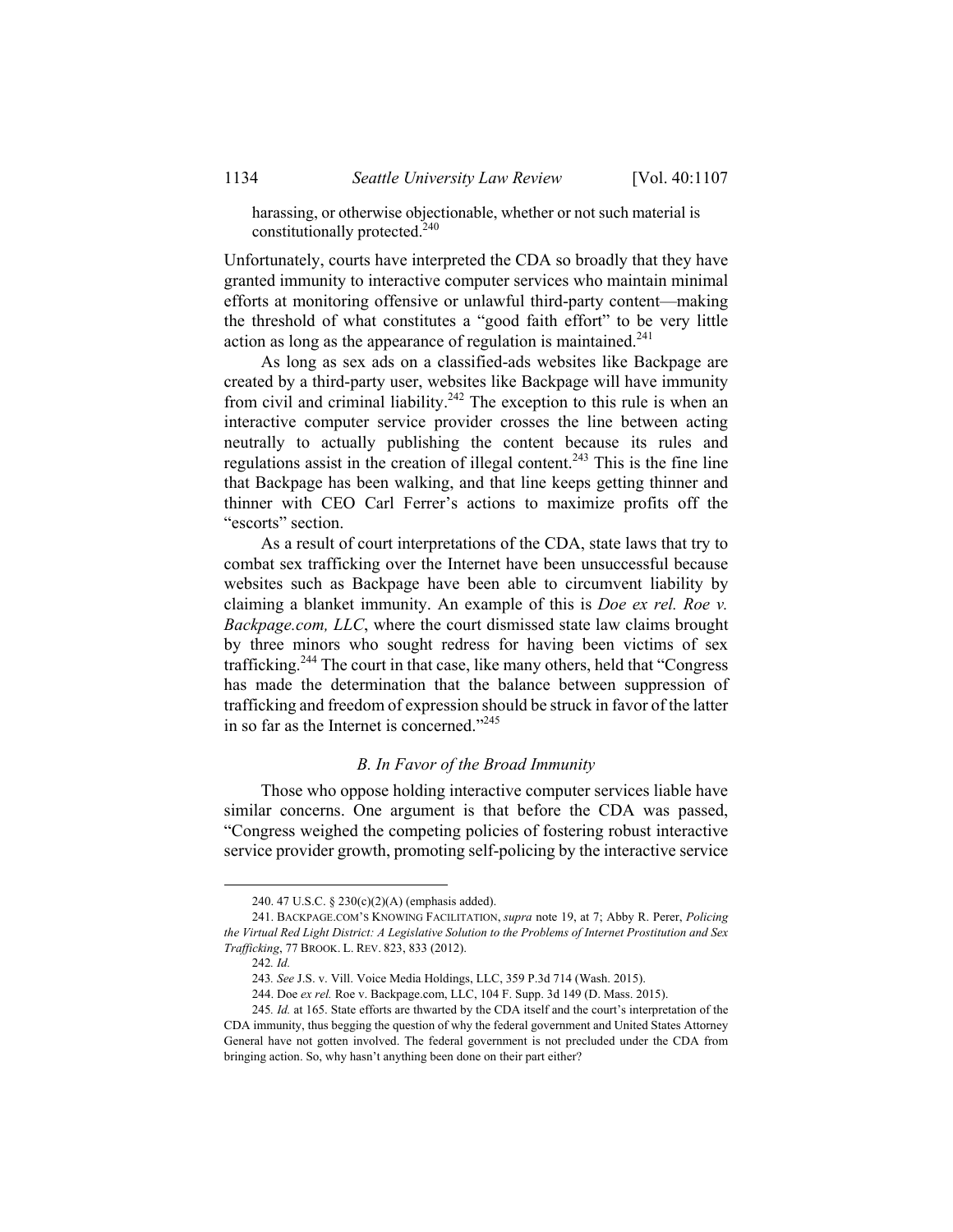provider industry, and protecting against victimization by Internet advertisements."<sup>246</sup> In the CDA, Congress struck that balance in favor of immunity for "interactive service providers" but not for "content providers."<sup>247</sup>

Another argument is that holding interactive computer service liable will infringe on First Amendment protections.<sup>248</sup> Constitutional scholars believe that the arguments used in efforts to shut down Backpage lack substance and set a dangerous precedent for disregarding the First Amendment.<sup>249</sup> Online intermediaries are essential for the Internet to remain a vital medium of free expression.<sup>250</sup> This allows users to exchange ideas and information around the world.251 These intermediaries come in many forms—search engines, social networks, advertising platforms, and content-hosting sites—and offer forums to post or access user-generated content.252 The argument is that the growth of the Internet would be stifled by holding intermediaries liable for content that is hosted on their sites because creators of these intermediaries would, in turn, be disincentivized from creating such forums.<sup>253</sup>

### *C. Proposal: Amending the Communications Decency Act*

In order to prevent websites from claiming to be an interactive computer service provider while covertly acting as the information content provider, Congress should amend the CDA to make clear to whom the immunity was meant to apply to.

A statute must be interpreted according to the intent of the Legislature as derived from its language and considered in connection with the cause of its enactment.<sup>254</sup> The intention of the CDA was not to give developers of websites sweeping abilities to evade illicit action, but to promote the growth of the Internet and to protect children.<sup>255</sup> Therefore, the CDA should be construed to treat websites, like Backpage, as not merely hosting such content when their guidelines minimally screen for

 <sup>246</sup>*. Vill. Voice*, 359 P.3d at 724.

<sup>247</sup>*. Id.*

<sup>248</sup>*. See, e.g.*, Letter from Stanley M. Brand et al., *supra* note 220.

 <sup>249.</sup> Amy Zimmerman, *Backpage Is Bad. Banning It Would Be Worse*, DAILY BEAST (Jan. 14, 2017, 9:00 PM), http://www.thedailybeast.com/articles/2017/01/15/backpage-is-bad-banning-itwould-be-worse.html [https://perma.cc/CE5M-C4SK].

 <sup>250.</sup> BACKPAGE, FIRST AMENDMENT BACKGROUND ON PSI SUBPOENA SEEKING DOCUMENTS ON BACKPAGE.COM EDITORIAL PROCESS 1, http://www.backpage.com/statements/Backpage-First-Amendment-Fact-Sheet.pdf [https://perma.cc/K5PY-A648].

<sup>251</sup>*. Id.*

<sup>252</sup>*. Id.*

<sup>253</sup>*. Id.*

 <sup>254.</sup> Commonwealth v. Figueroa, 982 N.E.2d 1173, 1176 (Mass. 2013).

<sup>255</sup>*. Id.*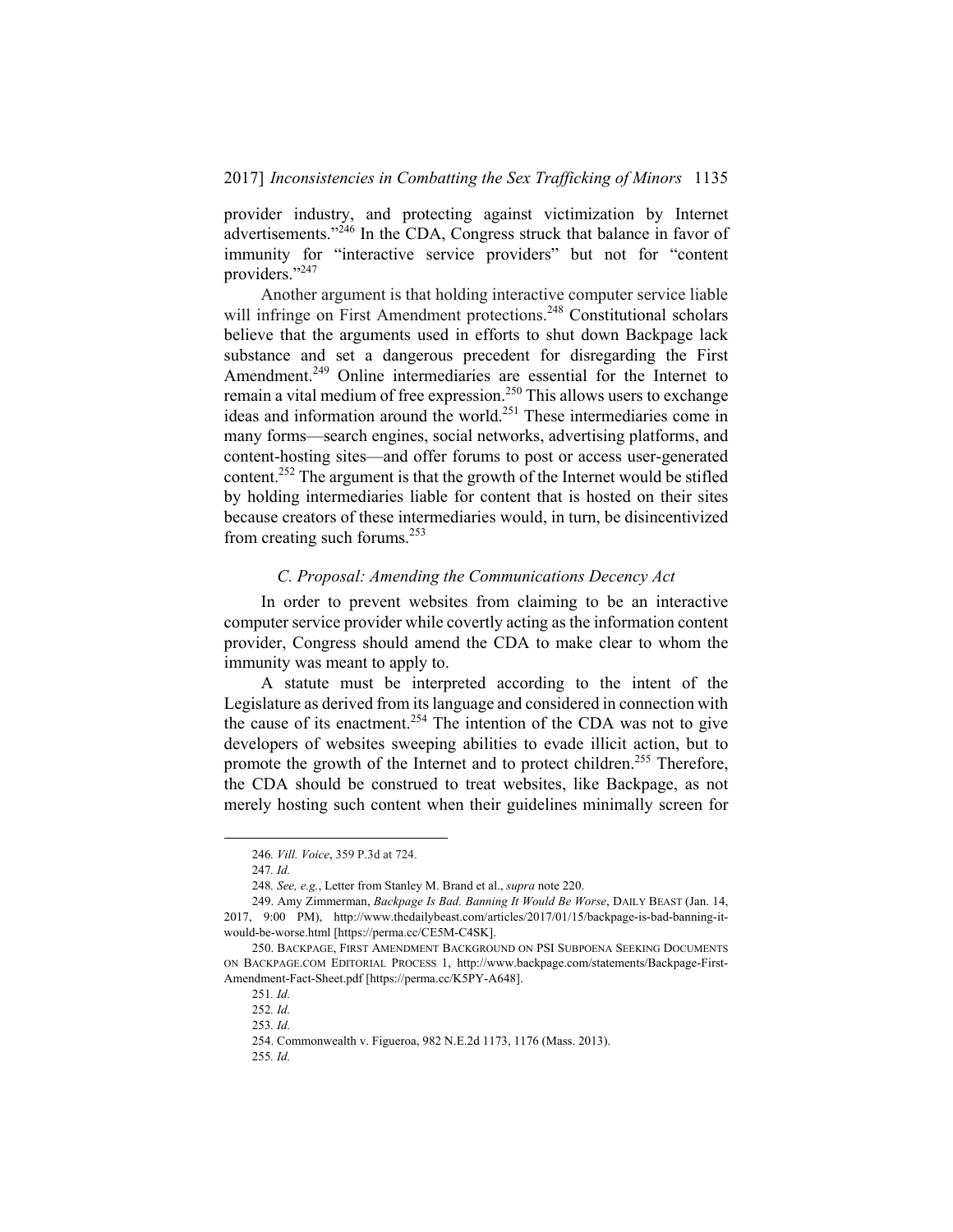illicit conduct and help perpetrators of criminal conduct to evade detection. Because courts have, time and time again, decided not to change their interpretation of the CDA, Congress should amend the CDA either to allow state law claims and/or establish that a content provider becomes the creator of the content when it helps facilitate the illicit content by absent or weak regulatory provisions.

The first proposal has been supported by forty-seven attorney generals from different states within the  $\mathrm{U.S.}^{256}$  and would amend Section  $230(e)(1)$  of the CDA to the following (added language in italics): "Nothing in this section shall be construed to impair the enforcement of section 223 or 231 of this title, chapter 71 (relating to obscenity) or 110 (relating to sexual exploitation of children) of Title 18, or any other Federal *or State* criminal statute."<sup>257</sup>

The second proposal is to amend Section  $230(c)$  of the CDA to the following (added language in italics): Protection for "Good Samaritan" blocking and screening of offensive material (1) Treatment of publisher or speaker—No provider or user of an interactive computer service shall be treated as the publisher or speaker of any information provided by another information content provider. (2) Civil liability—No provider or user of an interactive computer service shall be held liable on account of  $-(A)$  any action voluntarily taken in good faith to restrict access to or availability of material that the provider or user considers to be obscene, lewd, lascivious, filthy, excessively violent, harassing, or otherwise objectionable, whether or not such material is constitutionally protected; or (B) any action taken to enable or make available to information content providers or others the technical means to restrict access to material described in paragraph (1). *(C) (1)-(2) of this provision applies unless, it can be proven that a provider or user of an interactive computer service makes a substantial amount of its revenue by the obscene, lewd, lascivious, filthy, excessively violent, harassing, or otherwise objectionable, whether or not such material is constitutionally protected, material; or does not place significant safeguards to aid in the detection and prevention of the publishers of the obscene, lewd, lascivious, filthy, excessively violent, harassing, or otherwise objectionable, whether or not such material is constitutionally protected, content.*

Either proposal would allow for website providers, such as Backpage, to be held accountable under state law for illegal content it helps create. In light of the frequent litigation in relation to this matter and

 <sup>256.</sup> Letter from Nat'l Ass'n of Att'ys Gen. to Sen. John Rockefeller IV et al., Chairman, Senate Comm. on Commerce, Sci., & Transp. (July 23, 2013), https://assets.documentcloud.org/documents/ 3147245/Cda-Ag-Letter.pdf [https://perma.cc/76FH-H8FG].

<sup>257</sup>*. Id.*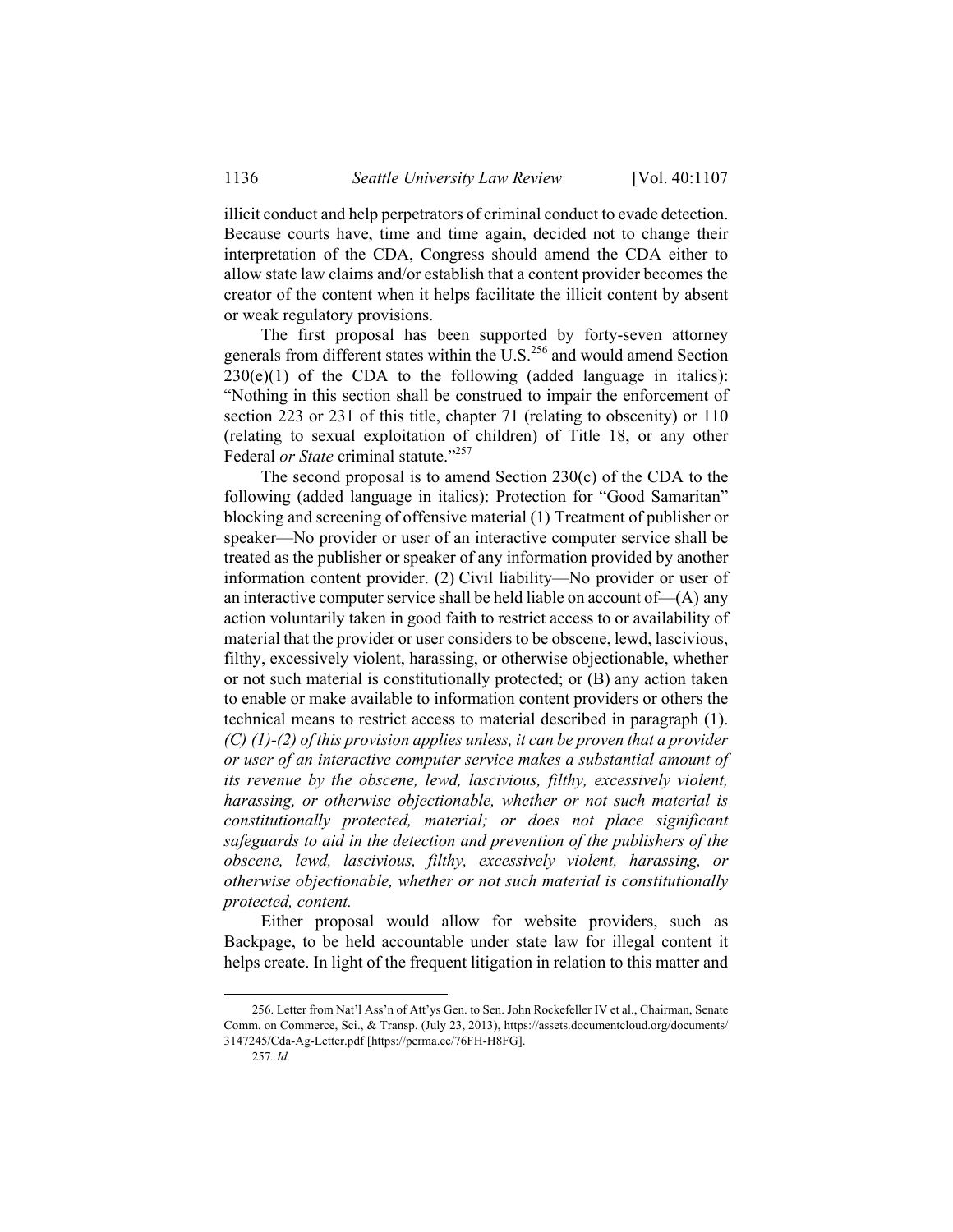backlash from federal leaders, Congress should make explicit what types of websites are able to raise an immunity defense, rather than allow courts to construe a blanket immunity. Numerous members of Congress have voiced their disapproval of Backpage's actions—they should take further action in light of their words.258 Congress should alter the language of the CDA to match Congress's original intent for this statute.

*D. Outcome of J.S. v. Village Voice Media Holdings LLC<sup>259</sup>* 

As Justice Gonzalez opined in the Washington State Supreme Court decision of *J.S. v. Village Voice Media Holdings LLC*:

It is important to ascertain whether in fact Backpage designed its posting rules to induce sex trafficking to determine whether Backpage is subject to suit under the CDA because "a website helps to develop unlawful content, and thus falls within the exception to section 230, [and is thus not protected by section 230], if it contributes materially to the alleged illegality of the conduct.<sup>260</sup>

Without a statutory amendment to the CDA, this case turns on whether Backpage's rules helped develop the content of those advertisements—in which case Backpage is not protected by CDA immunity.<sup>261</sup>

A website can be both a service provider and a content provider.<sup>262</sup> If the website operator just passively displays content that is created entirely by third parties, then it is only a service provider with respect to that content.<sup>263</sup> In regard to the content that the website operator creates itself or is responsible, in part or whole, for creating or developing the website, it is also a content provider.<sup>264</sup> "Thus, a website may be immune

 <sup>258.</sup> One example of protest against Backpage is a unanimous resolution from the U.S. Senate which "call[ed] on [Backpage] to act as a responsible global citizen and immediately eliminate the 'adult entertainment' section of the classified *advertising website* Backpage.com to terminate the website's rampant facilitation of online sex trafficking." S. Res. 439, 112th Cong. (2012) (emphasis added). In addition, Representative Ann Wagner introduced, and the House ultimately passed with overwhelming bipartisan support, the Stop Advertising Victims of Exploitation Act (the SAVE Act). Alan Scher Zagier, *Wagner Promotes Bill to Shut Down Online Sex Ads*, WASH. TIMES (Mar. 13, 2014), http://www.washingtontimes.com/news/2014/mar/13/wagner-promotes-bill-to-shut-downonline-sex-ads/ [https://perma.cc/AW9X-GYCG]. The SAVE Act is aimed at websites "that post third-party ads for massages, body rubs, escort services and other thinly veiled references to prostitution." *Id.*

 <sup>259.</sup> This case is currently pending—once decided, a better analysis of how the outcome of the case affects the future of CDA interpretation, website operators, and Washington State law can be made.

 <sup>260.</sup> J.S. v. Vill. Voice Media Holdings, LLC, 359 P.3d 714, 718 (Wash. 2015) (citing Fair Hous. Council v. Roommates.com, 521 F.3d 1157, 1168 (9th Cir. 2008)).

<sup>261</sup>*. See* 47 U.S.C. § 230 (2012).

<sup>262</sup>*. Fair Hous. Council*, 521 F.3d at 1162.

<sup>263</sup>*. Id.*

<sup>264</sup>*. Id.* at 1163.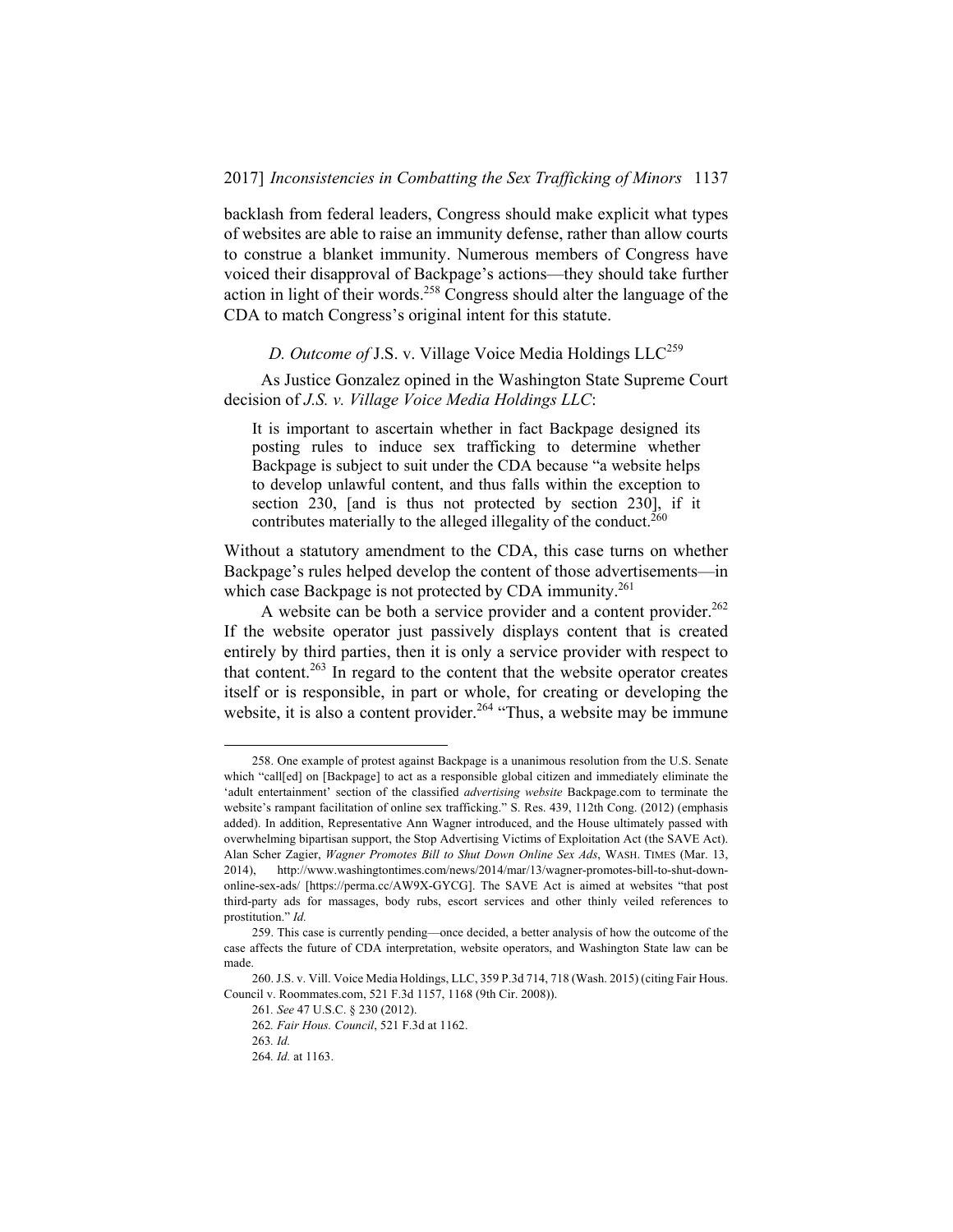from liability for some of the content it displays to the public but be subject to liability for other content."<sup>265</sup> A website operator, however, does not "develop" content by simply maintaining neutral policies prohibiting or limiting certain content.<sup>266</sup>

Most courts have broadly construed Section 230 to provide near complete criminal and civil immunity for ISPs when they publish content website users have created.<sup>267</sup> However, the U.S. Court of Appeals for the Ninth Circuit has suggested that ISPs that edit user-created content can lose their CDA immunity. The court in *Fair Housing Council of San Fernando Valley v. Roommates.com*<sup>268</sup> wrote that Section 230 "was not meant to create a lawless no-man's-land on the Internet<sup>"269</sup> and that

a website operator who edits user-created content . . . retains his immunity for any illegality in the user-created content, provided that the edits are unrelated to the illegality. However, a website operator who edits in a manner that contributes to the alleged illegality . . . is directly involved in the alleged illegality and thus not immune.<sup>270</sup>

In that case, the plaintiffs claimed that Backpage designed its posting rules to induce sex trafficking and to help pimps evade law enforcement.<sup>271</sup> If proven true by the facts presented before the superior court, the plaintiffs have a potentially winning case. Backpage created a business model to knowingly promote, support, contribute, and benefit from prostitution and sex trafficking of minors. This business model has been profitable in the U.S. and worldwide, and is in violation of federal and Washington State laws. While other websites allow, and perhaps even enable, some amount of unlawful activity as a consequence of hosting forums for lawful speech or commerce, Backpage's very business model is premised on facilitating and profiting from sex trafficking—Backpage makes 90% of its worldwide income directly from the "adult" ads section, which is used for prostitution.272

Pierce County Superior Court should hold Backpage accountable and rule in the plaintiffs' favor because Backpage has taken various

 <sup>265</sup>*. Id.*

<sup>266</sup>*. See, e.g.*, Dart v. Craigslist, 665 F. Supp. 2d 961, 968–69 (N.D. Ill. 2009).

 <sup>267.</sup> Hill v. Stubhub, Inc., 727 S.E.2d 550, 558 (N.C. Ct. App. 2012) ("According to our research, there have been approximately 300 reported decisions addressing immunity claims advanced under 47 U.S.C. § 230 in the lower federal and state courts. All but a handful of these decisions find that the website is entitled to immunity from liability."); *cf.* Brief for Legal Momentum et al. as Amici Curiae in Support of Petition for a Writ of Certiorari, Jane Doe No. 1 v. Backpage.com, LLC (2016), (No. 16-276) (arguing that courts have wrongly extended Section 230 beyond congressional intent).

<sup>268</sup>*. Fair Hous. Council*, 521 F.3d at 1157.

<sup>269</sup>*. Id.* at 1164.

<sup>270</sup>*. Id.* at 1169.

 <sup>271.</sup> J.S. v. Vill. Voice Media Holdings, LLC, 359 P.3d 714, 718 (Wash. 2015).

 <sup>272.</sup> Arrest Warrant, *supra* note 14, at 11.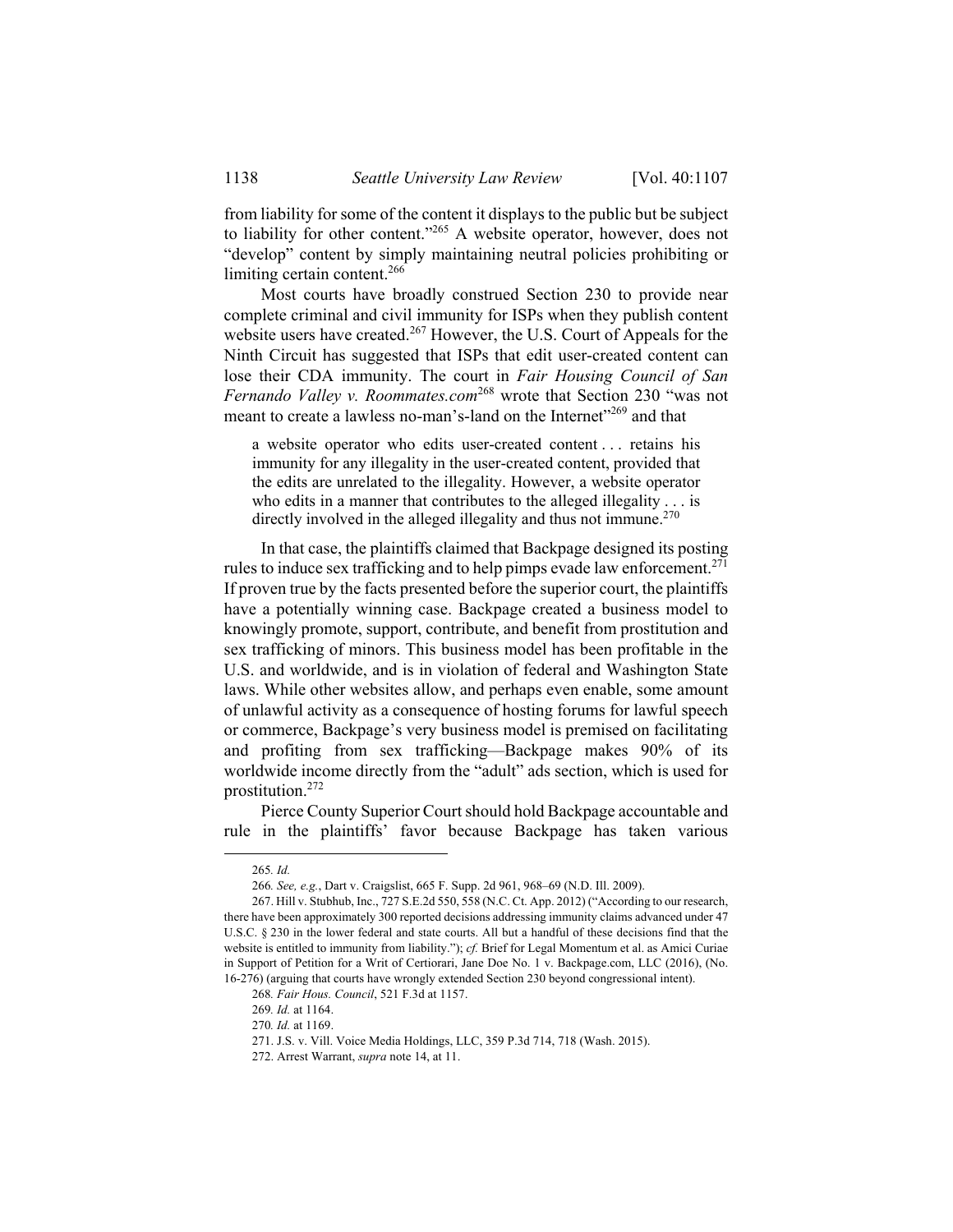affirmative steps to facilitate sex traffickers and to hinder law enforcement. The court should rely on the 9th Circuit's ruling in *Fair Housing Council of San Fernando Valley v. Roommates.com* and on Backpage's deceptive practices in making its decision. Backpage protects posters' anonymity because it does not require verification of email addresses and does not require a verification of the telephone numbers posted in its "adult" ads.<sup>273</sup> Backpage strips out metadata associated with photographs—such as date, time, geolocation, and other identifying information—before publishing photographs on its website, further preventing law enforcement from effectively searching for a repost of the same photograph.<sup>274</sup> Backpage allows the use of recognizable abbreviations of forbidden words, such as "brly legal" and "high schl."275 Finally, Backpage has expanded its business globally and is affiliated with other prostitution-based sites—such as EvilEmpire.com—where photos and contact information from Backpage are posted.<sup>276</sup> Victims should be able to seek justice against those that facilitate their trafficking and facilitators should be held accountable for their actions.

## **CONCLUSION**

Prostitution and sex trafficking have always been prominent in American history and flourish today on the Internet. The current interpretation of CDA immunity creates a federal internal inconsistency. The inconsistency is that the federal government has enacted laws and committed resources to combat the sex trafficking of minors and extract them from bondage, but the CDA gives the leading source of sex trafficking—the Internet—a sweeping immunity defense. This inconsistency prevents a state's ability to enforce regulations and hold traffickers accountable. The issue regarding the sex trafficking of minors will not be properly addressed and tackled until federal laws and state efforts are able to function concurrently. In order to combat the "modern slavery" of sex trafficking, particularly the sex trafficking of minors, the CDA needs to be amended. An amendment will allow state efforts to operate in accord with federal law efforts and prevent state courts from hiding behind precedent when interpreting CDA cases before them.

To further assist these efforts, the court for the pending case in Washington State—*J.S. v. Village Voice Media Holdings LLC*—should rule in favor of the respective plaintiffs. On Backpage, a pimp can easily

 <sup>273</sup>*. See* Doe *ex rel.* Roe v. Backpage.com, LLC, 104 F. Supp. 3d 149, 152 (D. Mass. 2015). 274*. Id.* 

<sup>275</sup>*. Id.*

 <sup>276.</sup> Arrest Warrant, *supra* note 14, at 3.